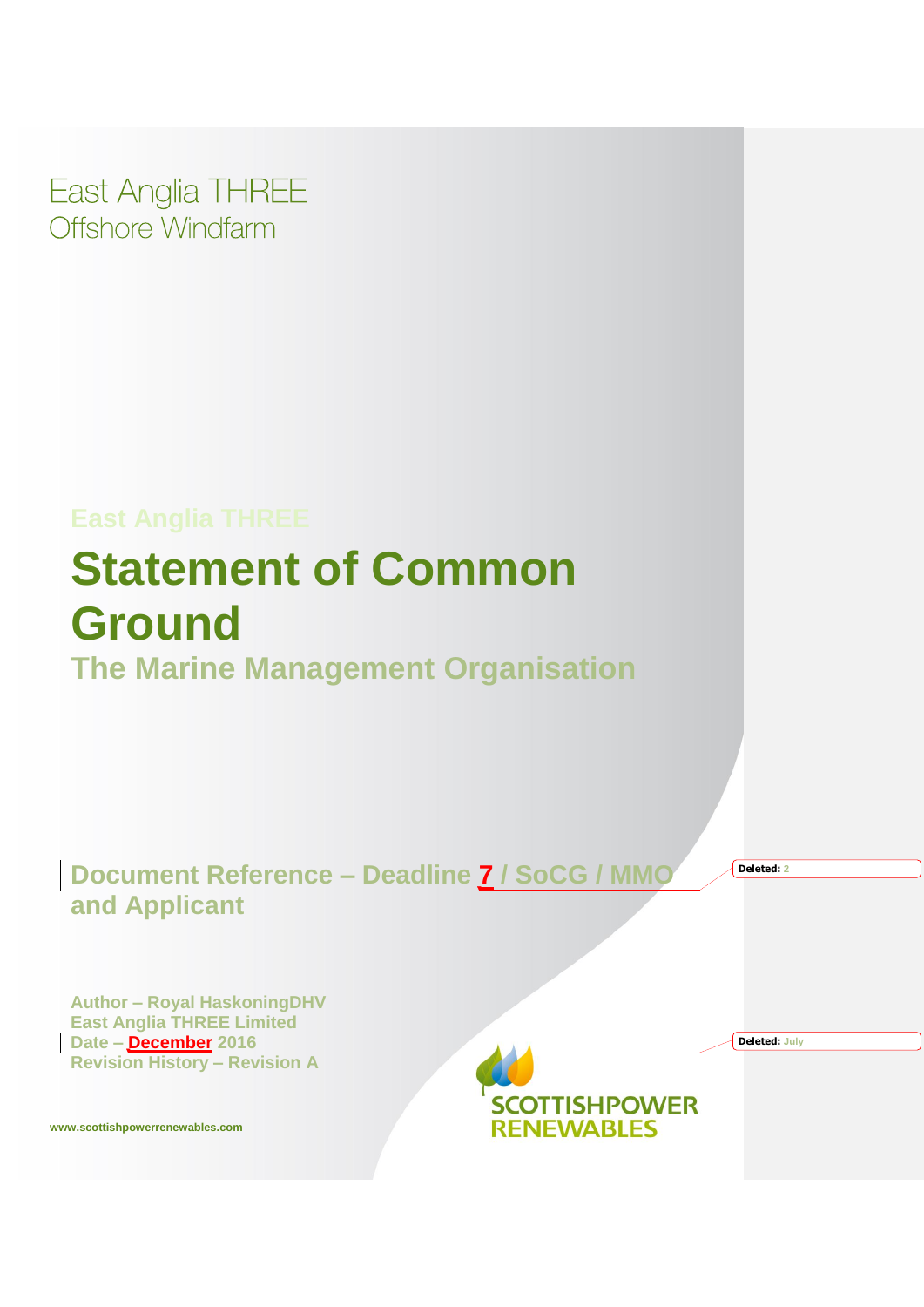### **Table of contents**

| $\blacktriangleleft$       | <b>Introduction</b>                                 | 2                       |
|----------------------------|-----------------------------------------------------|-------------------------|
| 1.1                        | Introduction                                        | $\overline{\mathbf{c}}$ |
| 1.2                        | The development                                     | $\overline{\mathbf{c}}$ |
| 1.3                        | Consultation with the MMO                           | 3                       |
| 1.3.1                      | Pre-Application                                     | 3                       |
| 1.3.2                      | Post-Application                                    | 4                       |
| $\overline{2}$             | <b>Agreement Logs</b>                               | 5                       |
| 2.1                        | Marine Geology, Oceanography and Physical Processes | 5                       |
| 2.2                        | Marine Water and Sediment Quality                   | 9                       |
| 2.3                        | Underwater noise                                    | 13                      |
| 2.4                        | <b>Benthic Ecology</b>                              | 15                      |
| 2.5                        | Fish and Shellfish Ecology                          | 18                      |
| 2.6                        | Marine Mammal Ecology                               | 22                      |
| 2.7                        | Deemed Marine Licence                               | 29                      |
| <b>Appendix 1 Glossary</b> |                                                     | 31                      |
|                            | <b>Appendix 2 The MMO's PEIR response</b>           | 32                      |
|                            | <b>Appendix 3 Further Correspondence</b>            | 33                      |
|                            | Appendix 4 EATL Relevant Rep reply letter           | 34                      |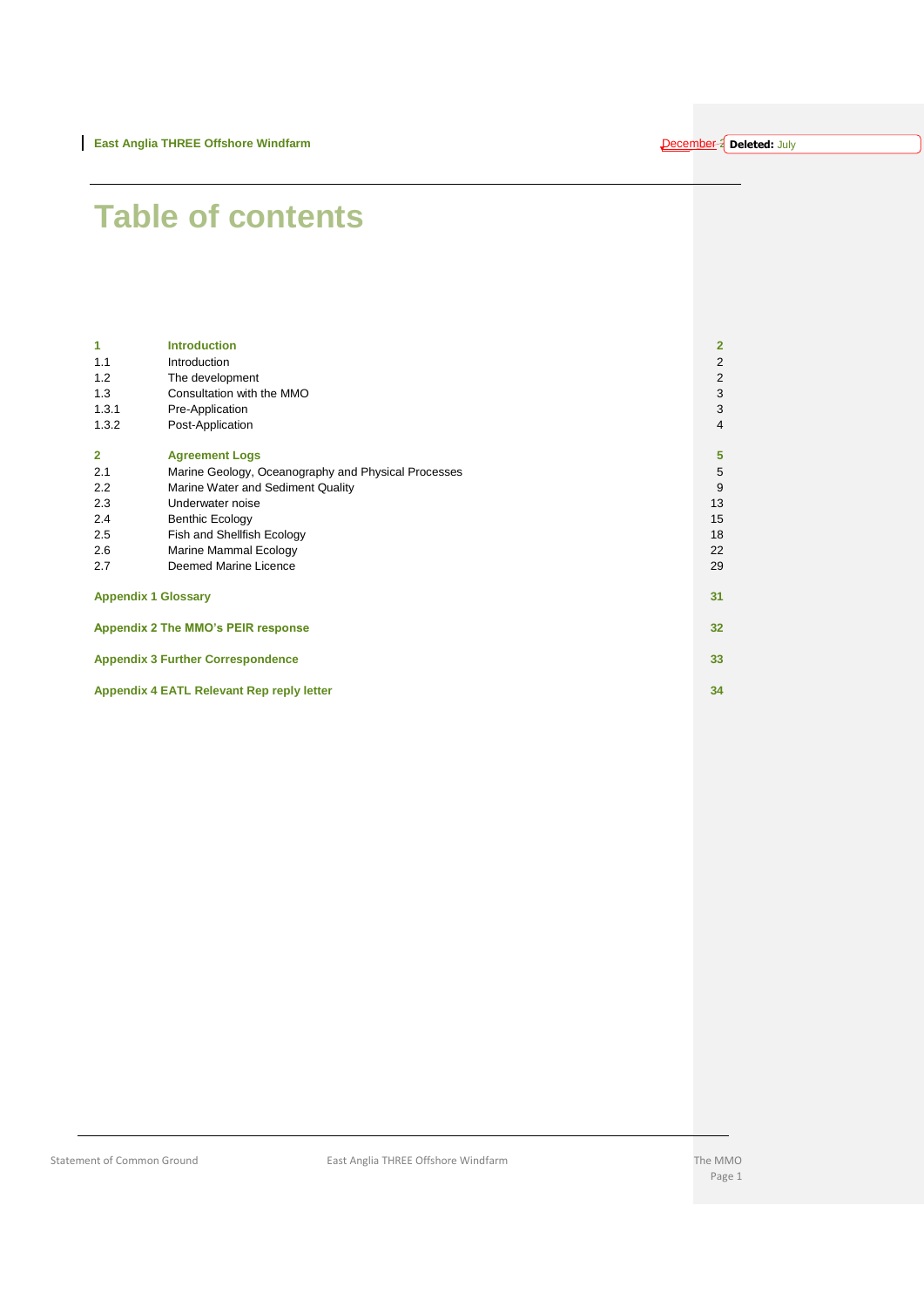### <span id="page-2-0"></span>**1 Introduction**

#### <span id="page-2-1"></span>**1.1 Introduction**

- 1. This Statement of Common Ground (SoCG) has been prepared for the Marine Management Organisation (MMO) to show where agreement has been reached with East Anglia THREE Limited (EATL) during the Section 42 and post application consultation.
- 2. This SoCG comprises an agreement log which has been structured to reflect topics of interest to the MMO on the East Anglia THREE Application. Topic specific matters agreed, not agreed and actions to resolve between the MMO and East Anglia THREE are included.
- 3. The structure of agreements is presented in tabular form.
- 4. Throughout this agreement SoCG points of agreement and disagreement between EATL and the MMO are clearly indicated. Points that are not agreed will be the subject of ongoing discussion wherever possible to resolve, or refine, the extent of disagreement between the parties.
- 5. A Glossary is provided in Appendix 1

#### <span id="page-2-2"></span>**1.2 The development**

- 6. The Application is for development consent to construct and operate up to 172 wind turbine generators and associated infrastructure, with an installed capacity of up to 1,200 MW (the **Project**).
- 7. The DCO, if made, would be known as the East Anglia THREE Offshore Windfarm Order. It will comprise the following elements:
	- Up to 172 offshore wind turbines and associated foundations, with an installed capacity of up to 1,200 MW ;
	- Up to two meteorological masts and foundations;
	- Up to twelve buoys;
	- Up to six offshore electrical stations;
	- Up to one offshore platform housing accommodation facilities;
	- Subsea inter-array cables between the wind turbines and offshore electrical stations;
	- Up to four subsea export cables to transmit electricity from the offshore electrical stations to shore;
	- Up to four interconnector cables between the East Anglia ONE and East Anglia THREE Projects;
	- Scour protection around foundations and on inter-array and export cables as required;
	- Landfall at Bawdsey with onshore transition bays to join the offshore and onshore cables;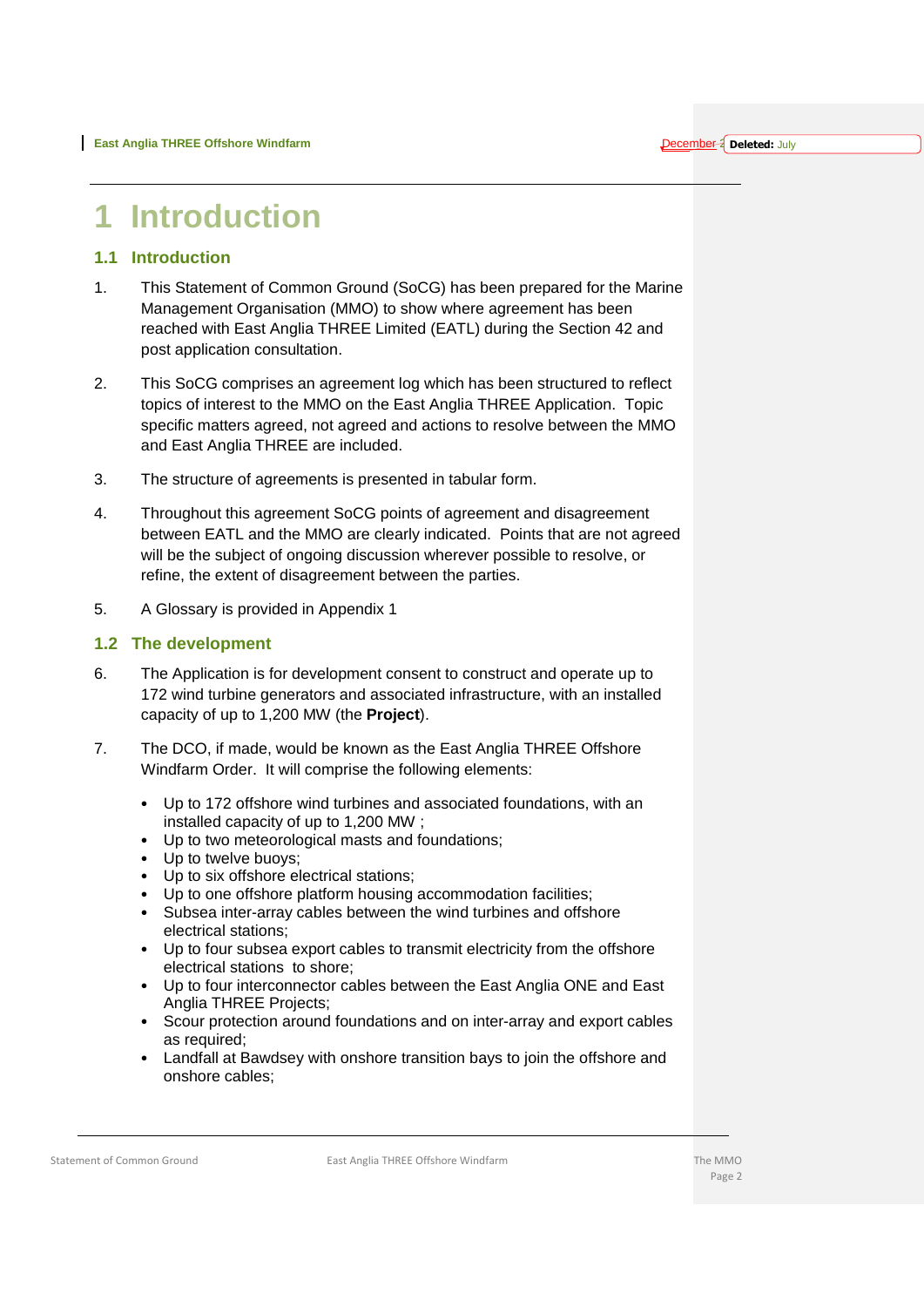- Up to four onshore underground circuits (each containing up to three cables) pulled through existing ducting to be laid by East Anglia ONE or directly laid, running for approximately 37km from landfall to the connection point at Bramford, Suffolk, with jointing pits, to transmit electricity to up to two new onshore substations;
- Up to two onshore substations at Bramford, Suffolk, to connect the offshore windfarm to the National Grid;
- The permanent and / or temporary compulsory acquisition (if required) of land and / or rights for the proposed Project;
- Overriding of easements and other rights over or affecting land for the proposed Project;
- The application and / or disapplication of legislation relevant to the proposed Project including inter alia legislation relating to compulsory purchase; and
- Such ancillary, incidental and consequential provisions, permits or consents as are necessary and / or convenient.
- 8. The Application was submitted to the Planning Inspectorate on 18<sup>th</sup> November 2015 and accepted for examination on 15<sup>th</sup> December 2015.

### <span id="page-3-0"></span>**1.3 Consultation with the MMO**

9. This section briefly summarises the consultation that EATL has had with the MMO, for further information on the consultation process and the outcome of consultations please see the Consultation Report (document 5.1 of the East Anglia THREE DCO application<sup>1</sup>). As advisor to the MMO, Cefas have been involved in consultation with EATL and the position taken by the MMO in the agreement logs this.

#### <span id="page-3-1"></span>**1.3.1 Pre-Application**

- 10. EATL engaged with the MMO on the Project during the pre-application process, both in terms of informal non-statutory engagement and formal consultation carried out pursuant to section 42 of the Planning Act 2008.
- 11. During formal consultation, the MMO provided comments on the Preliminary Environmental Information (PEI) by way of letter dated 7<sup>th</sup> July 2014 (the **Consultation Response**). This letter is attached at Appendix 2. EATL addressed a number of these comments in its Application submitted to the Planning Inspectorate on 18<sup>th</sup> November 2015.
- 12. Further to the statutory section 42 consultation, several meetings were held with MMO through the "Evidence Plan" with Cefas attending the Working Group meetings on MMO's behalf. Further detail on the Evidence Plan can be

**Deleted:** statutory

Statement of Common Ground **East Anglia THREE Offshore Windfarm** The MMO

 1 Available at http://infrastructure.planninginspectorate.gov.uk/projects/eastern/east-anglia-threeoffshore-wind-farm/?ipcsection=docs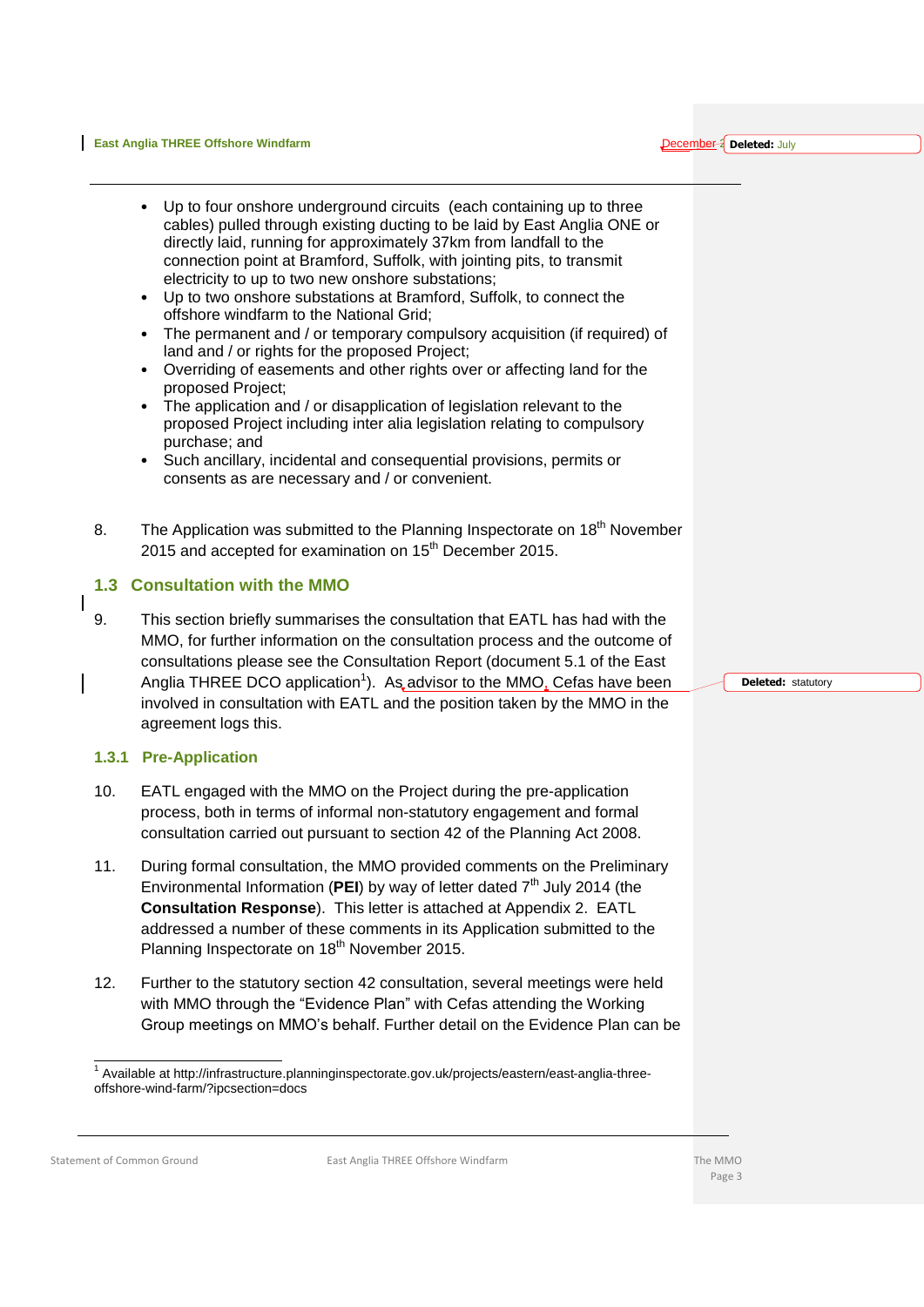found in the Consultation Report (Document 5.1 of the East Anglia THREE DCO application). Monthly Update phone calls were also held with the MMO on a regular basis during the pre-application phase.

#### <span id="page-4-0"></span>**1.3.2 Post-Application**

- 13. Following a meeting on  $12<sup>th</sup>$  April 2016 and subsequent communication with the MMO (Appendix 3), agreement was reached on certain matters previously raised by the MMO.
- 14. The MMO made a relevant representation to the Planning Inspectorate on 21<sup>st</sup> April 2016 (the **Relevant Representation**). EATL provided a reply letter to the relevant representation (Appendix 4) on the 23<sup>rd</sup> June 2016.
- 15. Comments contained within the Relevant Representation that are relevant to this SoCG are included within the agreement log tables below.

**December 2** Deleted: July

**Deleted:** ..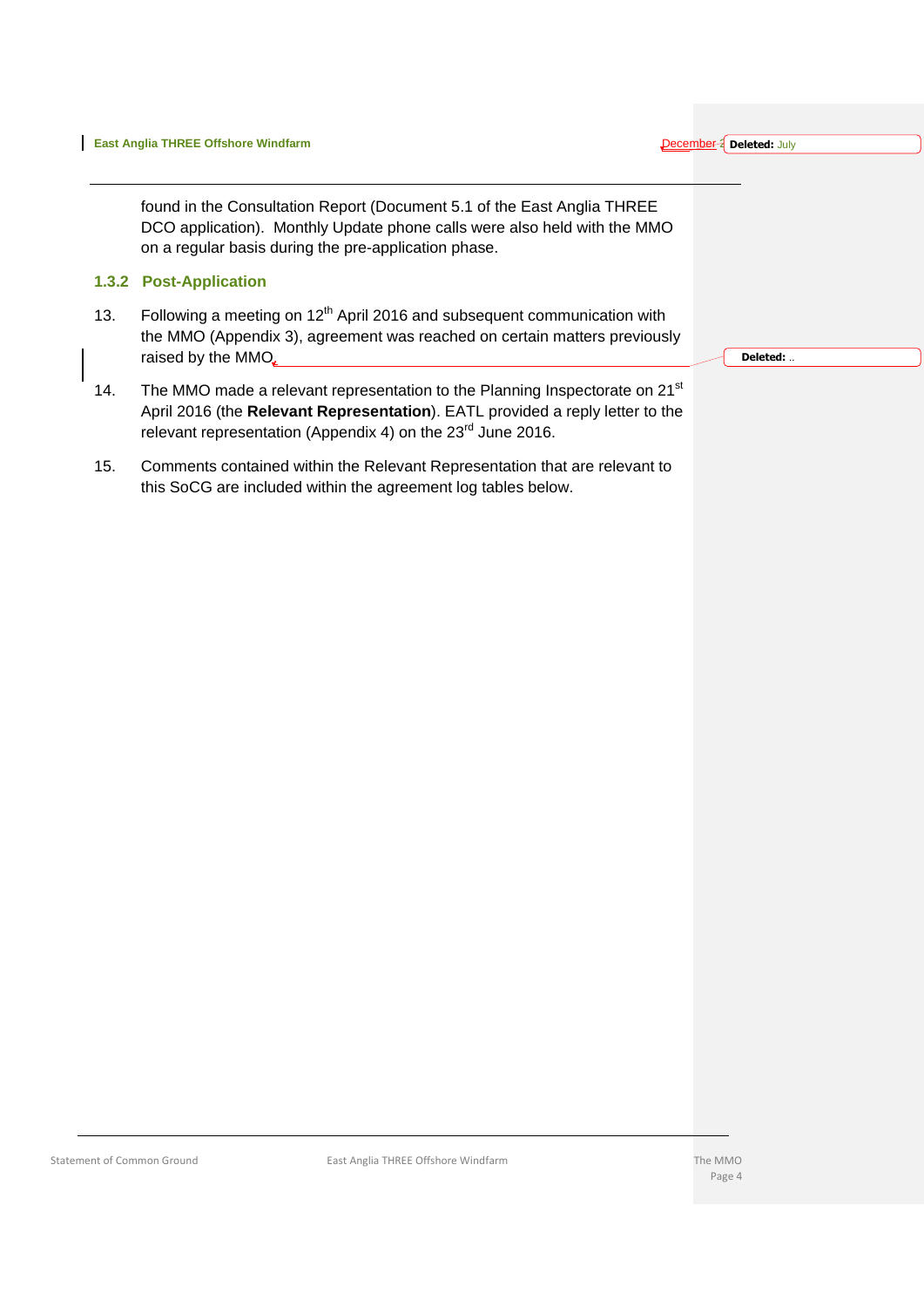### <span id="page-5-0"></span>**2 Agreement Logs**

- 16. Within the sections below the different topics for areas of agreement between the MMO and EATL are set out.
- <span id="page-5-1"></span>**2.1 Marine Geology, Oceanography and Physical Processes**
- 17. The proposed East Anglia THREE project has the potential to impact upon Marine geology, oceanography and physical processes. Chapter 7 of the East Anglia THREE Environmental Statement (ES) provides an assessment of the significance of these impacts. Table 1 provides areas of common ground that have been reached regarding the findings reported within that chapter.
- 18. This topic was discussed at an Evidence Plan meeting on the  $13<sup>th</sup>$  September 2013. A method statement for the assessment was produced which was revised based on the discussion, circulated and agreed. Natural England and Cefas were also present at this meeting.
- 19. A second meeting was held to discuss the Preliminary Environmental Information Report (PEIR) on 3<sup>rd</sup> July 2014. Natural England, the MMO and Cefas were present. The discussion formed the basis of the Section 42 PEIR consultation responses which were in turn used to update the assessment for the Environmental Statement (ES) Chapter 7 Marine Geology, Oceanography and Physical Processes (as recorded in *Table 7.1* of the chapter)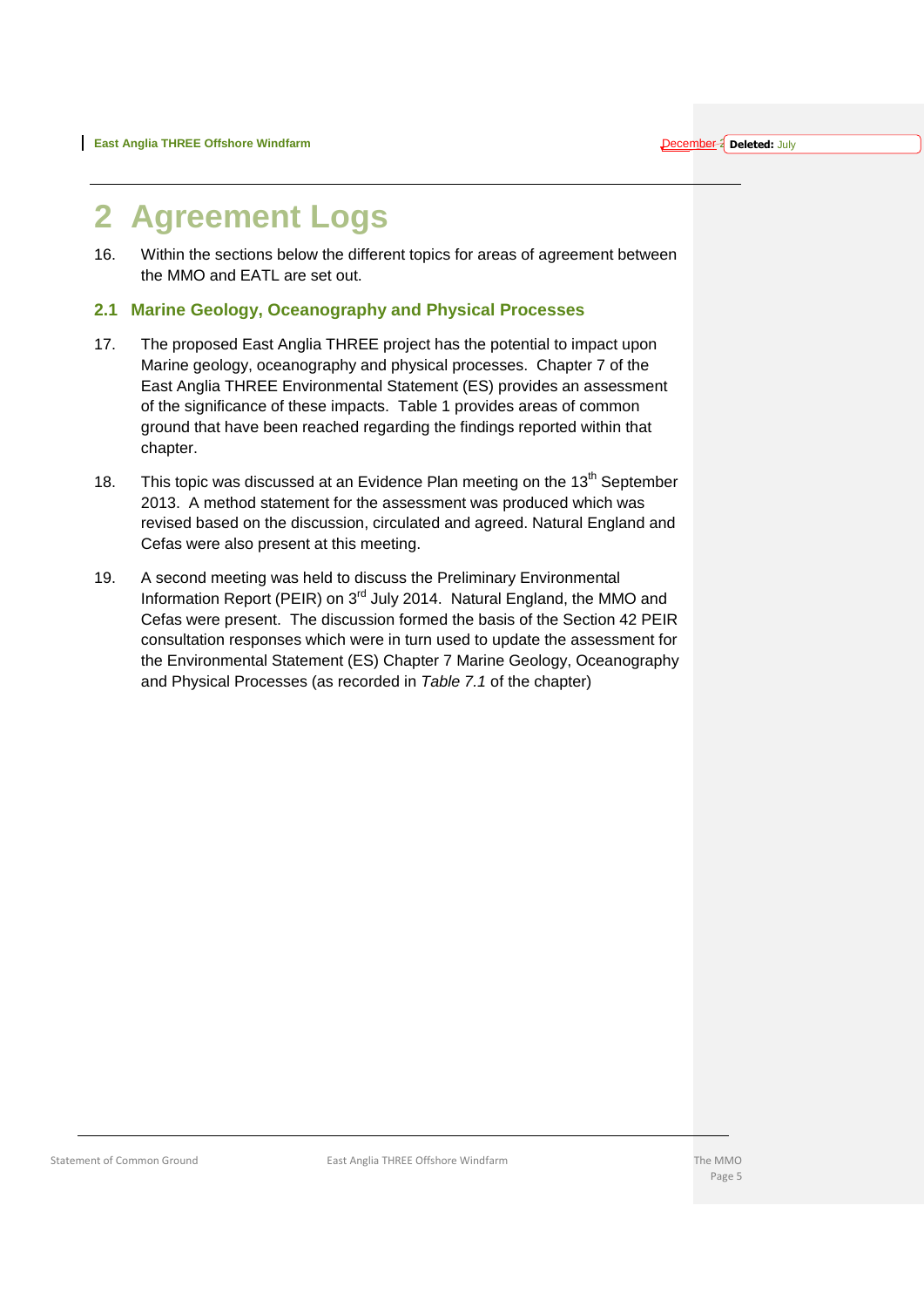### Table 1. SoCG – Marine Geology, Oceanography and Physical Processes

| <b>Environmental Impact Assessment</b><br><b>Existing</b> | Sufficient survey data (extent/duration) have                                                                                                                       |                                                                                            |                                    |
|-----------------------------------------------------------|---------------------------------------------------------------------------------------------------------------------------------------------------------------------|--------------------------------------------------------------------------------------------|------------------------------------|
|                                                           |                                                                                                                                                                     |                                                                                            |                                    |
|                                                           |                                                                                                                                                                     | MMO has no further comment to make at this                                                 | It is agreed by both parties that  |
| <b>Environment</b>                                        | been collected to undertake the assessment.                                                                                                                         | time.                                                                                      | sufficient data has been collected |
|                                                           | The Environmental Statement (ES) adequately                                                                                                                         | 29 October 2015 - MMO notes that this is                                                   | It is agreed by both parties that  |
|                                                           | characterises the baseline environment in                                                                                                                           | agreed in principle based upon PEIR drafts                                                 | the ES adequately characterises    |
|                                                           | terms of Marine Geology, Oceanography and                                                                                                                           |                                                                                            | the baseline environment           |
|                                                           | Physical Processes.                                                                                                                                                 | Post application - this is now confirmed upon<br>review of the final submitted application |                                    |
|                                                           |                                                                                                                                                                     | documents                                                                                  |                                    |
| <b>Assessment</b>                                         | The list of potential physical process effects                                                                                                                      | MMO has no further comment to make at this                                                 | It is agreed by both parties that  |
| methodology                                               | assessed, as proposed in the Evidence Plan                                                                                                                          | time.                                                                                      | the list of potential physical     |
|                                                           | method statement [and subsequently used in                                                                                                                          |                                                                                            | processes effects assessed in the  |
|                                                           | the ES] provided October 2013 is appropriate.                                                                                                                       |                                                                                            | ES are appropriate.                |
|                                                           | The impact assessment methodologies used                                                                                                                            | MMO has no further comment to make at this                                                 | It is agreed by both parties that  |
|                                                           | provide an appropriate approach to assessing                                                                                                                        | time.                                                                                      | methodologies used for assessing   |
|                                                           | potential impacts of the proposed project.                                                                                                                          |                                                                                            | potential impacts on physical      |
|                                                           |                                                                                                                                                                     |                                                                                            | processes is appropriate           |
|                                                           | This includes:                                                                                                                                                      |                                                                                            |                                    |
|                                                           | The assessment based on expert<br>$\bullet$                                                                                                                         |                                                                                            |                                    |
|                                                           | judgement based upon knowledge of                                                                                                                                   |                                                                                            |                                    |
|                                                           | sites and available contextual information<br>(in particular Zone and East Anglia ONE)                                                                              |                                                                                            |                                    |
|                                                           | studies and modelling) - therefore no                                                                                                                               |                                                                                            |                                    |
|                                                           | new modelling (e.g. sediment plumes or                                                                                                                              |                                                                                            |                                    |
|                                                           | deposition) was undertaken for the                                                                                                                                  |                                                                                            |                                    |
|                                                           | assessment                                                                                                                                                          |                                                                                            |                                    |
|                                                           | The definitions used of sensitivity and<br>$\bullet$                                                                                                                |                                                                                            |                                    |
|                                                           | magnitude in the impact assessment are                                                                                                                              |                                                                                            |                                    |
|                                                           | appropriate.                                                                                                                                                        |                                                                                            |                                    |
|                                                           | $\bullet$                                                                                                                                                           |                                                                                            |                                    |
|                                                           |                                                                                                                                                                     |                                                                                            |                                    |
|                                                           |                                                                                                                                                                     |                                                                                            |                                    |
|                                                           | receptor.                                                                                                                                                           |                                                                                            |                                    |
|                                                           | The approach to screening in plans and<br>projects for consideration the cumulative<br>impact assessment, and the resulting<br>lists of plans and projects for each |                                                                                            |                                    |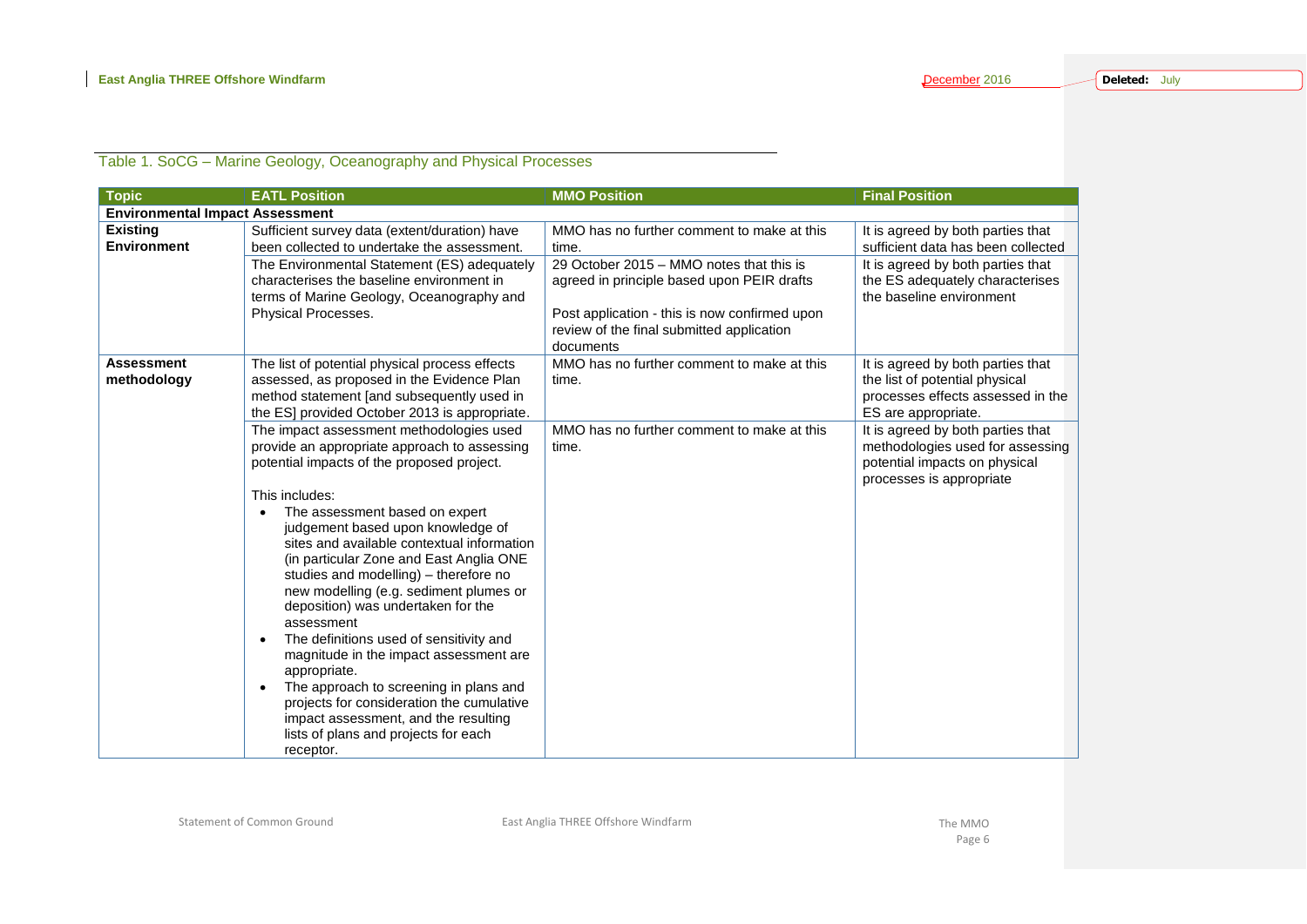| <b>Topic</b>               | <b>EATL Position</b>                                                                                                                                                                     | <b>MMO Position</b>                                                                                                                                                                                                                                                                  | <b>Final Position</b>                                                                                                                                                                                       |                                                                                                                                                                   |
|----------------------------|------------------------------------------------------------------------------------------------------------------------------------------------------------------------------------------|--------------------------------------------------------------------------------------------------------------------------------------------------------------------------------------------------------------------------------------------------------------------------------------|-------------------------------------------------------------------------------------------------------------------------------------------------------------------------------------------------------------|-------------------------------------------------------------------------------------------------------------------------------------------------------------------|
|                            |                                                                                                                                                                                          |                                                                                                                                                                                                                                                                                      |                                                                                                                                                                                                             |                                                                                                                                                                   |
|                            | The worst case scenario presented in the<br>assessment is appropriate for this project.                                                                                                  | 29 October 2015 - MMO notes that this is<br>agreed in principle based upon PEIR drafts                                                                                                                                                                                               | It is agreed by both parties that<br>the worst case scenario<br>presented in the assessment is                                                                                                              |                                                                                                                                                                   |
|                            |                                                                                                                                                                                          | Post application - this is now confirmed upon<br>review of the final submitted application<br>documents                                                                                                                                                                              | appropriate for this project                                                                                                                                                                                |                                                                                                                                                                   |
|                            | The assessment of effects for construction,<br>operation and decommissioning presented is<br>appropriate and, assuming the inclusion of the<br>embedded mitigation described, impacts on | 29 October 2015 - MMO notes that this is<br>agreed in principle based upon PEIR drafts<br>Post application - this is now confirmed upon                                                                                                                                              | It is agreed by both parties that,<br>assuming the inclusion of the<br>embedded mitigation described<br>within the ES, impacts on Marine                                                                    |                                                                                                                                                                   |
|                            | Marine Geology, Oceanography and Physical<br>Process are likely to be non-significant in EIA<br>terms.                                                                                   | review of the final submitted application<br>documents                                                                                                                                                                                                                               | Geology, Oceanography and<br>Physical Process are likely to be<br>non-significant in EIA terms.                                                                                                             |                                                                                                                                                                   |
|                            | <b>Habitats Regulations Assessment</b>                                                                                                                                                   |                                                                                                                                                                                                                                                                                      |                                                                                                                                                                                                             |                                                                                                                                                                   |
|                            | The assessment of effects upon designated<br>sites is appropriate and there are no effects<br>which require consideration in HRA                                                         | 29 October 2015 – MMO is neither the<br>competent authority nor statutory nature<br>conservation body (SNCB) for this case<br>therefore defers to the opinion of the relevant<br>SNCB, Natural England (NE), on all matters<br>relating to Habitats Regulations Assessment<br>(HRA). | EATL are content that any HRA<br>matters are deferred to NE.                                                                                                                                                |                                                                                                                                                                   |
| <b>Management Measures</b> |                                                                                                                                                                                          |                                                                                                                                                                                                                                                                                      |                                                                                                                                                                                                             |                                                                                                                                                                   |
|                            | Given the impacts of the project, the conditions<br>provided within the DML (and supporting<br>certified documents) for the management and                                               | 21 April 2016 - The draft In Principle Monitoring<br>Plan does not appropriately reflect licence<br>condition 19(2)(b) (Schedules 10, 11, 12, 13, 14                                                                                                                                 | The DCO was updated to ensure<br>that monitoring is ongoing                                                                                                                                                 | <b>Deleted:</b> It is agreed by both parties<br>that the Monitoring Plan will be updated<br>during the course of the Examination.<br>The final Plan will consider |
|                            | monitoring of sediment dynamics, waste and<br>debris are considered appropriate and<br>adequate.                                                                                         | & 15) and should be updated to include post-<br>construction monitoring of cable burial depths as<br>a reason for monitoring, as well as the stated<br>reasons of structural integrity and engineering                                                                               | 13 (g) _A cable specification,<br>installation and monitoring plan, to<br>include                                                                                                                           | management and monitoring of<br>sediment dynamics, waste and debris.<br>Further detail is provided in Appendix 4                                                  |
|                            |                                                                                                                                                                                          | (scour).                                                                                                                                                                                                                                                                             | (iii) proposals for monitoring<br>offshore cables including cable<br>protection during the operational<br>lifetime of the authorised scheme<br>which includes a risk based<br>approach to the management of |                                                                                                                                                                   |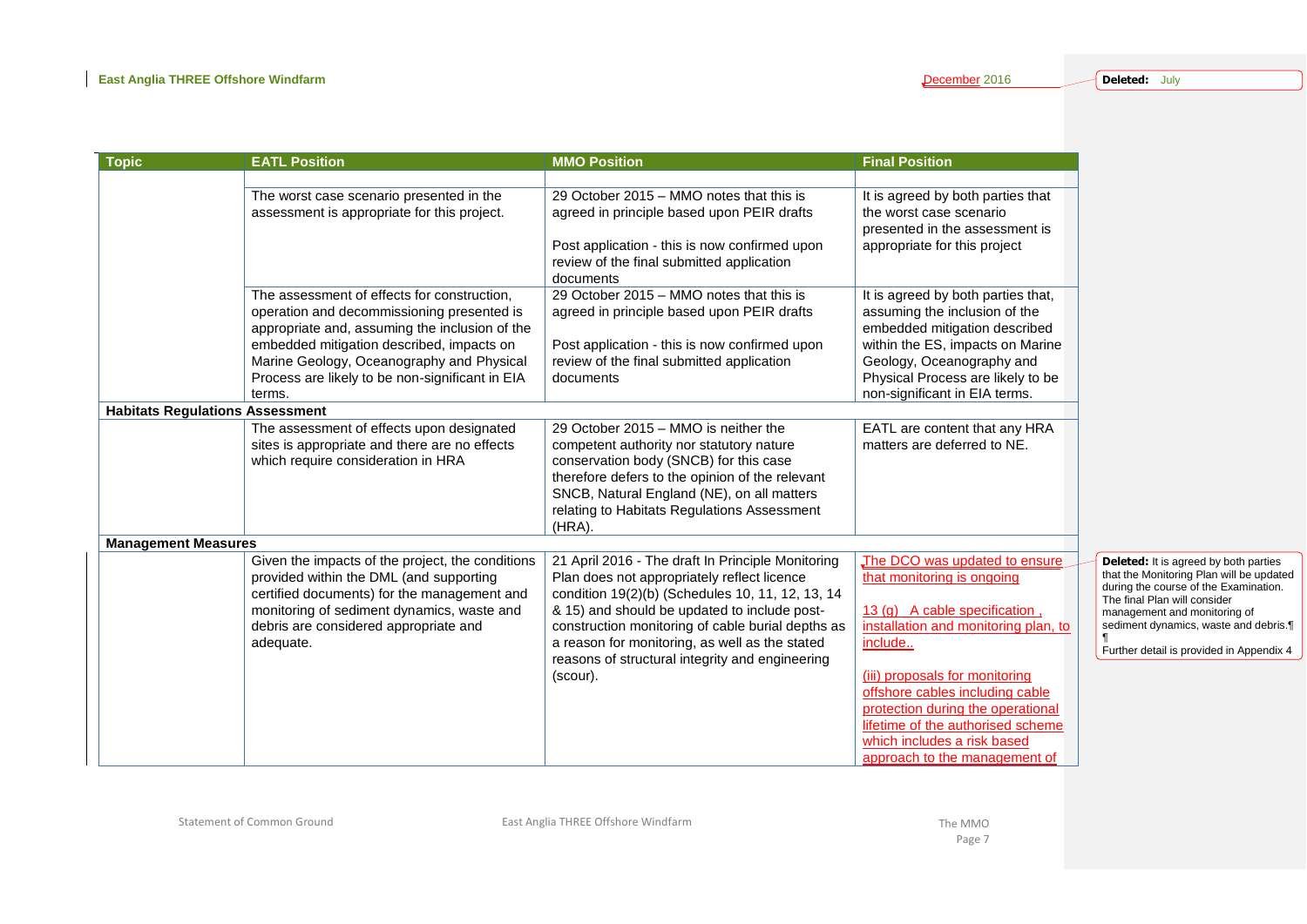| <b>Topic</b> | <b>EATL Position</b> | <b>MMO Position</b> | <b>Final Position</b>                |
|--------------|----------------------|---------------------|--------------------------------------|
|              |                      |                     | unburied or shallow buried cables.   |
|              |                      |                     | 19 (4) Following installation of     |
|              |                      |                     | cables, the cable monitoring plan    |
|              |                      |                     | required under condition             |
|              |                      |                     | $13(1)(q)(iii)$ must be updated with |
|              |                      |                     | the results of the post installation |
|              |                      |                     | surveys. The plan must be            |
|              |                      |                     | implemented during the               |
|              |                      |                     | operational lifetime of the project  |
|              |                      |                     | and reviewed as specified within     |
|              |                      |                     | the plan, following cable burial     |
|              |                      |                     | surveys, or as instructed by the     |
|              |                      |                     | MMO.                                 |
|              |                      |                     |                                      |
|              |                      |                     | The IPMP has been updated to         |
|              |                      |                     | refer to a "scour protection"        |
|              |                      |                     | management and cable protection      |
|              |                      |                     | plan (monitoring of scour and        |
|              |                      |                     | protection measures)":               |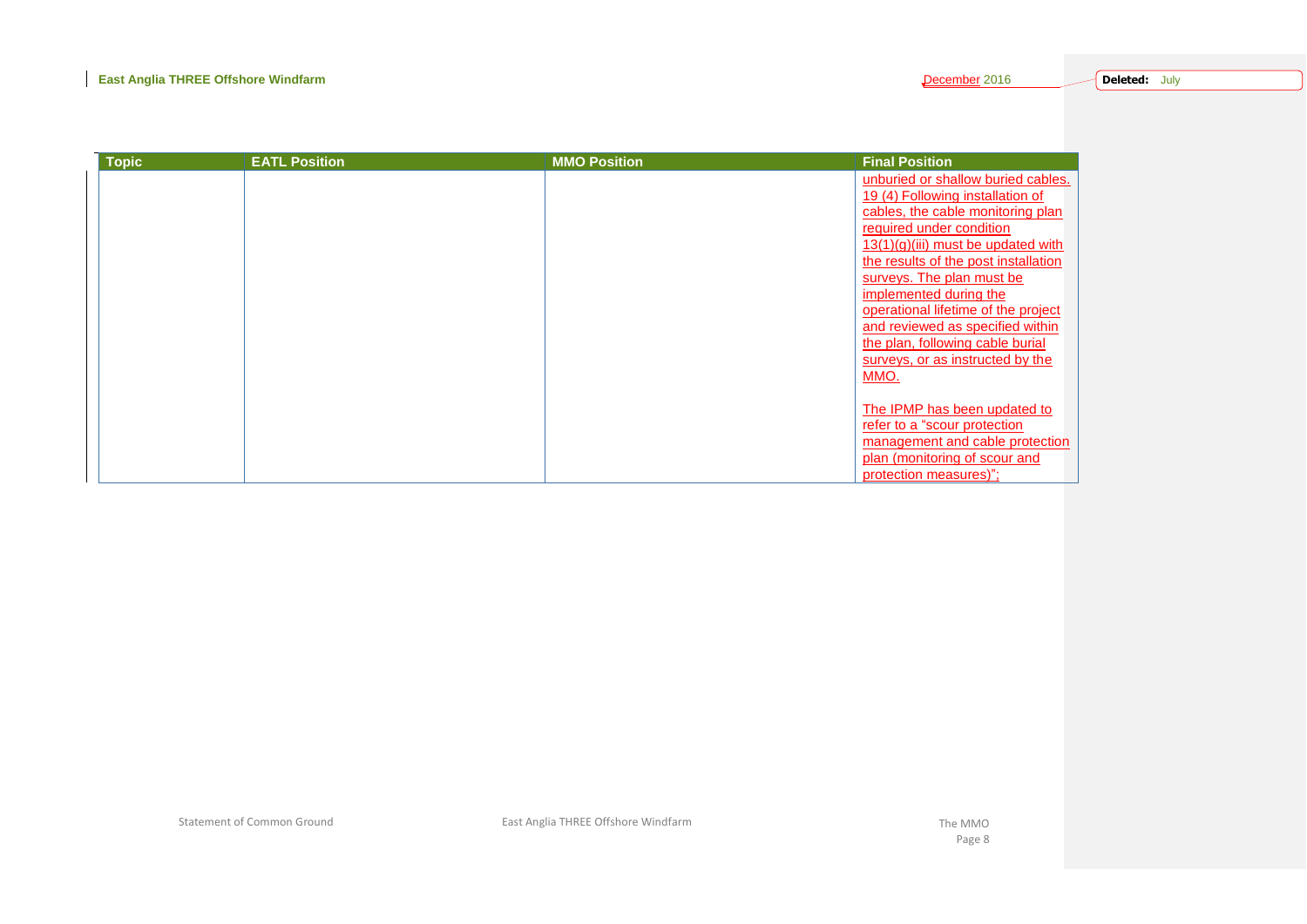#### <span id="page-9-0"></span>**2.2 Marine Water and Sediment Quality**

20. The proposed East Anglia THREE project has the potential to impact upon marine water and sediment quality. Chapter 8 of the East Anglia THREE Environmental Statement (ES) provides an assessment of the significance of these impacts. Table 2 provides areas of common ground that have been reached regarding the findings reported within that chapter and identifies areas where agreement is still to be reached.

Statement of Common Ground **East Anglia THREE Offshore Windfarm** The MMO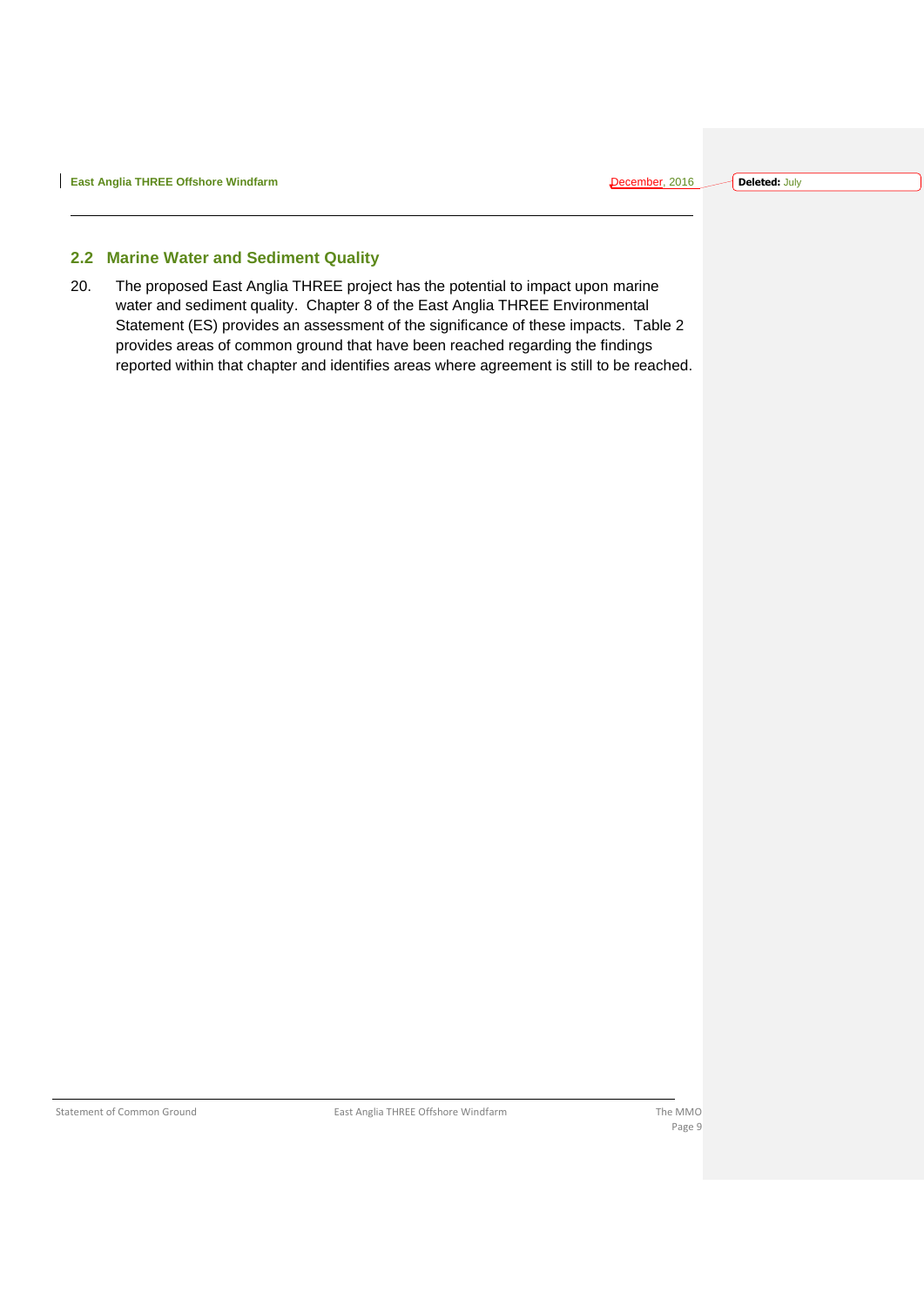|                                        | <b>Fable 2. SoCG – Marine water and sediment quality</b>                                                                                                                                                                                                                     |                                                                                                                                                                                                                                                                                                                |                                                                                                                                                                                                                                                                                      |
|----------------------------------------|------------------------------------------------------------------------------------------------------------------------------------------------------------------------------------------------------------------------------------------------------------------------------|----------------------------------------------------------------------------------------------------------------------------------------------------------------------------------------------------------------------------------------------------------------------------------------------------------------|--------------------------------------------------------------------------------------------------------------------------------------------------------------------------------------------------------------------------------------------------------------------------------------|
| <b>Topic</b>                           | <b>EATL Position</b>                                                                                                                                                                                                                                                         | <b>MMO's Position</b>                                                                                                                                                                                                                                                                                          | <b>Final Position</b>                                                                                                                                                                                                                                                                |
| <b>Environmental Impact Assessment</b> |                                                                                                                                                                                                                                                                              |                                                                                                                                                                                                                                                                                                                |                                                                                                                                                                                                                                                                                      |
| <b>Existing Environment</b>            | The existing environment has been accurately<br>reported and sufficient survey data<br>(extent/duration) have been collected to enable<br>this.                                                                                                                              | The MMO are satisfied that the existing<br>environment has been accurately reported                                                                                                                                                                                                                            | It is agreed by both parties that the<br>existing environment has been<br>accurately reported                                                                                                                                                                                        |
| Assessment<br>methodology              | The impact methodologies used provide an<br>appropriate approach to assessing potential<br>impacts of the proposed project on marine<br>water and sediment quality.                                                                                                          | The MMO are satisfied that appropriate<br>assessment methodology has been used                                                                                                                                                                                                                                 | It is agreed by both parties that<br>appropriate assessment methodology<br>has been used                                                                                                                                                                                             |
| Assessment<br>conclusions              | The assessment of impacts for construction,<br>operation and decommissioning presented is<br>appropriate and, assuming the inclusion of the<br>embedded mitigation described, impacts on the<br>water and sediment quality are likely to be non-<br>significant in EIA terms | The MMO are satisfied that the appropriate<br>assessment conclusions have been<br>reached.                                                                                                                                                                                                                     | It is agreed by both parties that the<br>appropriate assessment conclusions<br>have been reached.                                                                                                                                                                                    |
| <b>Management Measures</b>             |                                                                                                                                                                                                                                                                              |                                                                                                                                                                                                                                                                                                                |                                                                                                                                                                                                                                                                                      |
|                                        | Management measures to limit the impacts of<br>the East Anglia THREE project to marine water<br>and sediment quality are appropriate.                                                                                                                                        | The MMO advise that any dredged material<br>containing contaminant levels above Cefas<br>action level 2 [found in the proximity of<br>sample station 30] is excluded from any<br>dredge and disposal permitted under the<br>East Anglia THREE DCO / DML.                                                       | Both parties agree that should any<br>licensed activities become necessary<br>(as identified during the detailed design<br>phase) within 250m of Site 30, further<br>survey work would be required by the<br>applicant, the nature and extent of<br>which would be agreed by the MMO |
|                                        |                                                                                                                                                                                                                                                                              | Should dredge and sediment disposal or<br>cable installation by jetting become<br>necessary (as identified during the detailed<br>design phase) within 250m of Site 30,<br>further survey work would be required by<br>the applicant, the nature and extent of which<br>would be agreed by the MMO four months | four months prior to the survey being<br>undertaken.<br>Should the results of this survey<br>identify arsenic levels above Cefas<br>Action level 2 an additional marine<br>licence application may be required                                                                       |
|                                        |                                                                                                                                                                                                                                                                              | prior to the survey being undertaken.                                                                                                                                                                                                                                                                          | and onshore disposal considered. The Formatted: Font: +Body (Arial)                                                                                                                                                                                                                  |
|                                        |                                                                                                                                                                                                                                                                              | Should the results of this survey identify<br>arsenic levels above Cefas Action level 2 an                                                                                                                                                                                                                     | will be secured by a condition in the<br>DML which states:                                                                                                                                                                                                                           |

Statement of Common Ground The MMO East Anglia THREE Offshore Windfarm The MMO East Anglia THREE Offshore Windfarm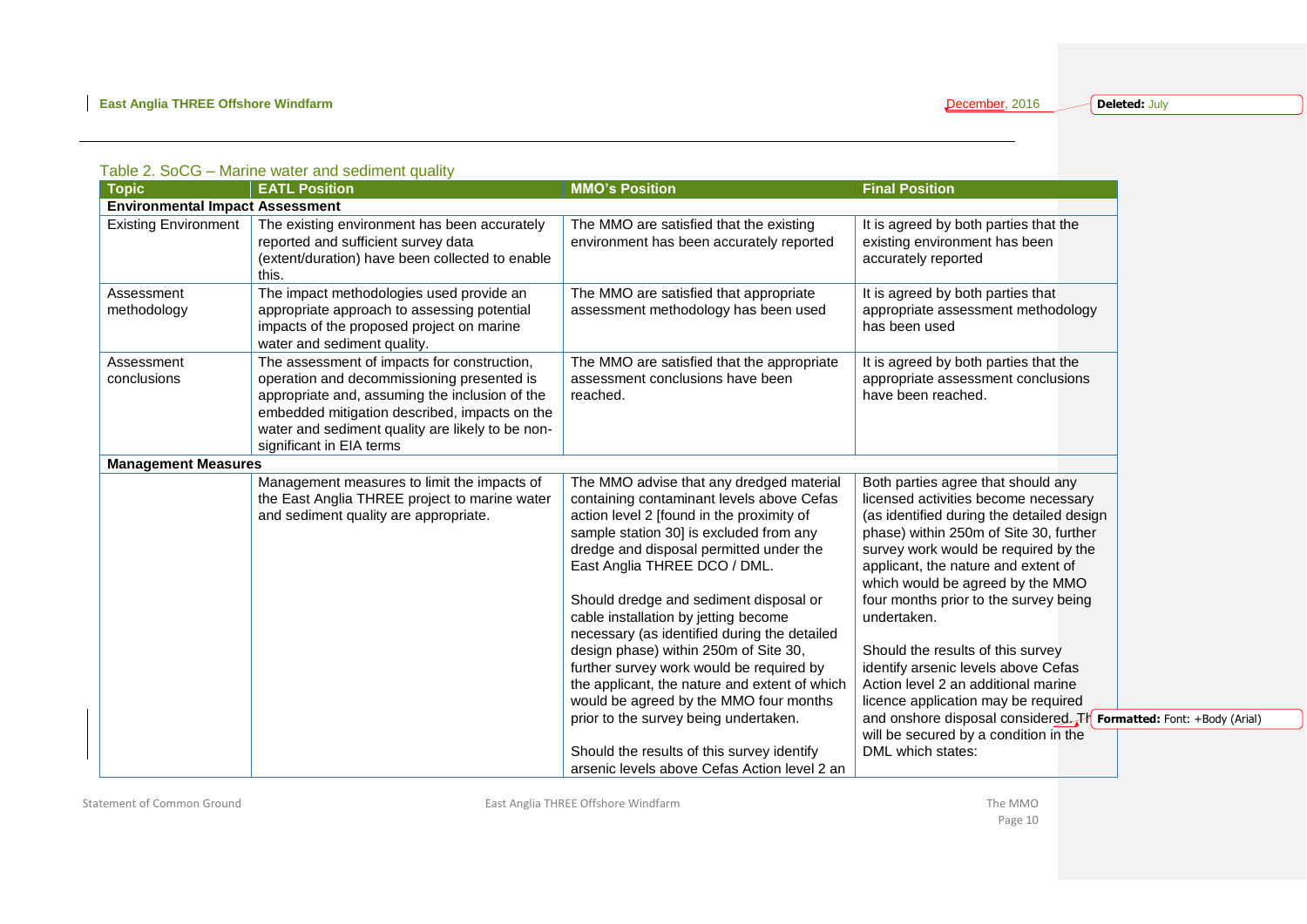| <b>Topic</b> | <b>EATL Position</b> | <b>MMO's Position</b>                        | <b>Final Position</b>                                                                                                               |
|--------------|----------------------|----------------------------------------------|-------------------------------------------------------------------------------------------------------------------------------------|
|              |                      | additional marine licence application may be | "No licenced-activities may take plac Formatted: Font: +Body (Arial), 10 pt                                                         |
|              |                      | required and onshore disposal considered.    | within the area hatched black on the                                                                                                |
|              |                      |                                              | works plan being 250m from site 30                                                                                                  |
|              |                      |                                              | ("restricted area") unless the MMO has                                                                                              |
|              |                      |                                              | confirmed in writing that it is satisfied                                                                                           |
|              |                      |                                              | with the results of a sediment sample                                                                                               |
|              |                      |                                              | survey or that sufficient mitigation has                                                                                            |
|              |                      |                                              | been secured in the approved method<br>Formatted: Font: 10 pt<br>statement secured under condition                                  |
|              |                      |                                              | 13(g), to prevent impacts from                                                                                                      |
|              |                      |                                              | Formatted: Font: +Body (Arial), 10 pt<br>contaminated sediment,                                                                     |
|              |                      |                                              | Formatted: Font: 10 pt                                                                                                              |
|              |                      |                                              | Formatted: Font: +Body (Arial), 10 pt<br>sediment sample survey" means a                                                            |
|              |                      |                                              | survey to be carried in the event that Formatted: Font: 10 pt                                                                       |
|              |                      |                                              | works are proposed in the restricted<br>Formatted: Font: +Body (Arial), 10 pt<br>area which:                                        |
|              |                      |                                              | Formatted: Font: 10 pt<br>• samples sediment for arsenic                                                                            |
|              |                      |                                              | Formatted: Font: +Body (Arial), 10 pt<br>contamination in the restricted                                                            |
|              |                      |                                              | area; and<br>Formatted: Font: 10 pt                                                                                                 |
|              |                      |                                              | · must be carried out in accordance<br>Formatted: Font: +Body (Arial), 10 pt<br>with details first been approved $b_{\overline{r}}$ |
|              |                      |                                              | Formatted: Font: 10 pt<br>the MMO".                                                                                                 |
|              |                      |                                              | site 30" means site 30 shown on the Formatted: Font: +Body (Arial), 10 pt                                                           |
|              |                      |                                              | works plan (offshore) which has <b>Formatted:</b> Font: 10 pt                                                                       |
|              |                      |                                              | following grid coordinates:<br>Formatted: Font: +Body (Arial), 10 pt                                                                |
|              |                      |                                              | <b>Formatted Table</b><br>Latitude<br>Longitude                                                                                     |
|              |                      |                                              | Formatted: Font: +Body (Arial), 10 pt                                                                                               |
|              |                      |                                              | 52 27 32.889 N<br>02 36 9.019 E<br>Formatted: Font: 10 pt                                                                           |
|              |                      |                                              | Formatted: Font: 10 pt                                                                                                              |
|              |                      |                                              | <b>Formatted:</b> Font: +Body (Arial), 10 pt                                                                                        |
|              |                      |                                              | The Applicant will update the IPMP & Formatted: Font: +Body (Arial), 10 pt                                                          |
|              |                      |                                              | that the final monitoring plan can<br>Formatted: Font: 10 pt                                                                        |
|              |                      |                                              | include a monitoring method for<br><b>Formatted:</b> Font: 10 pt                                                                    |

Statement of Common Ground The MMO East Anglia THREE Offshore Windfarm The MMO East Anglia THREE Offshore Windfarm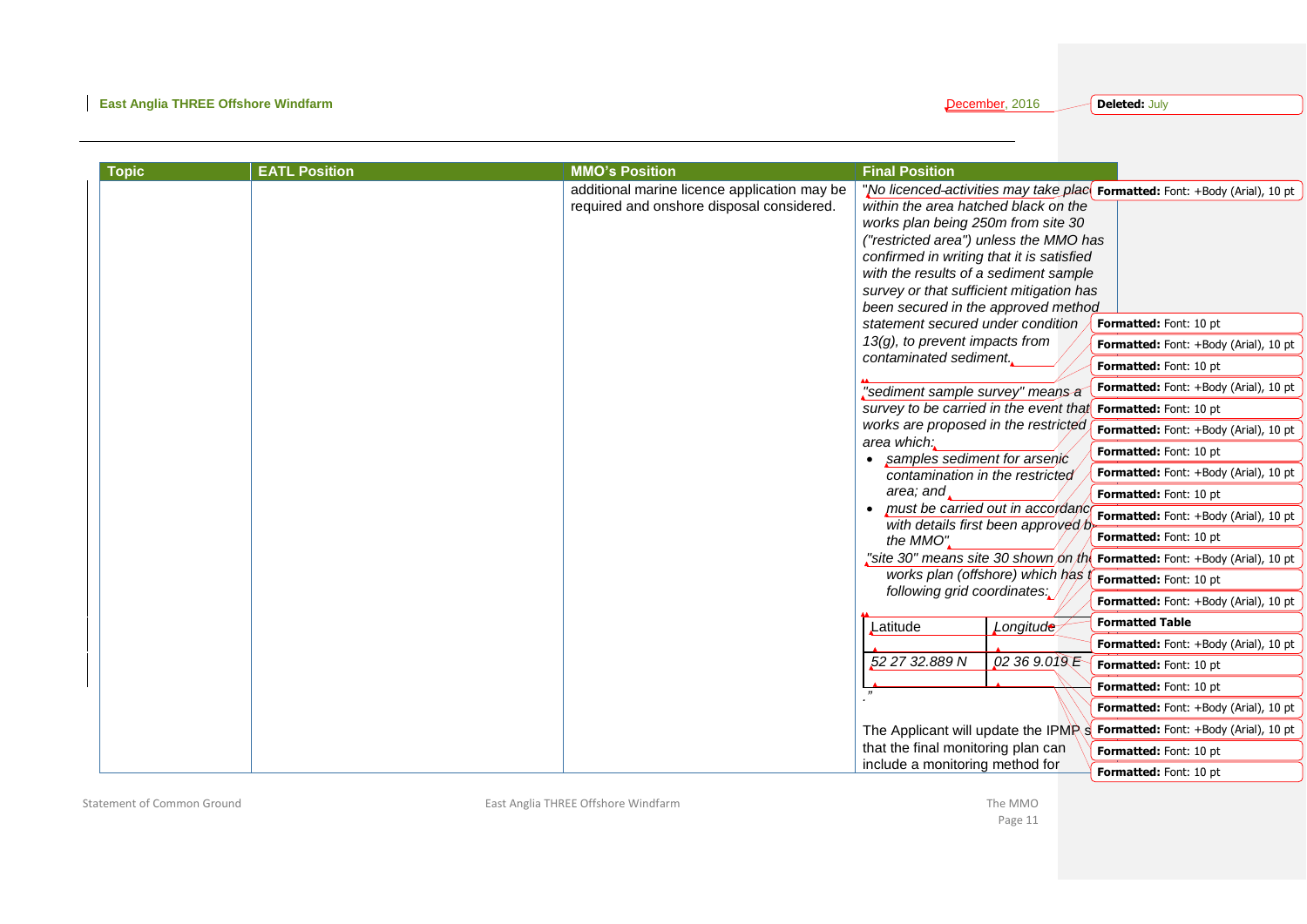| ∕Topic | <b>Position</b> | <b>MMO's Position</b> | <b>Final Position</b>                   |
|--------|-----------------|-----------------------|-----------------------------------------|
|        |                 |                       | recording elevated levels of arsenic if |
|        |                 |                       | ' required.                             |

Statement of Common Ground The MMO East Anglia THREE Offshore Windfarm The MMO East Anglia THREE Offshore Windfarm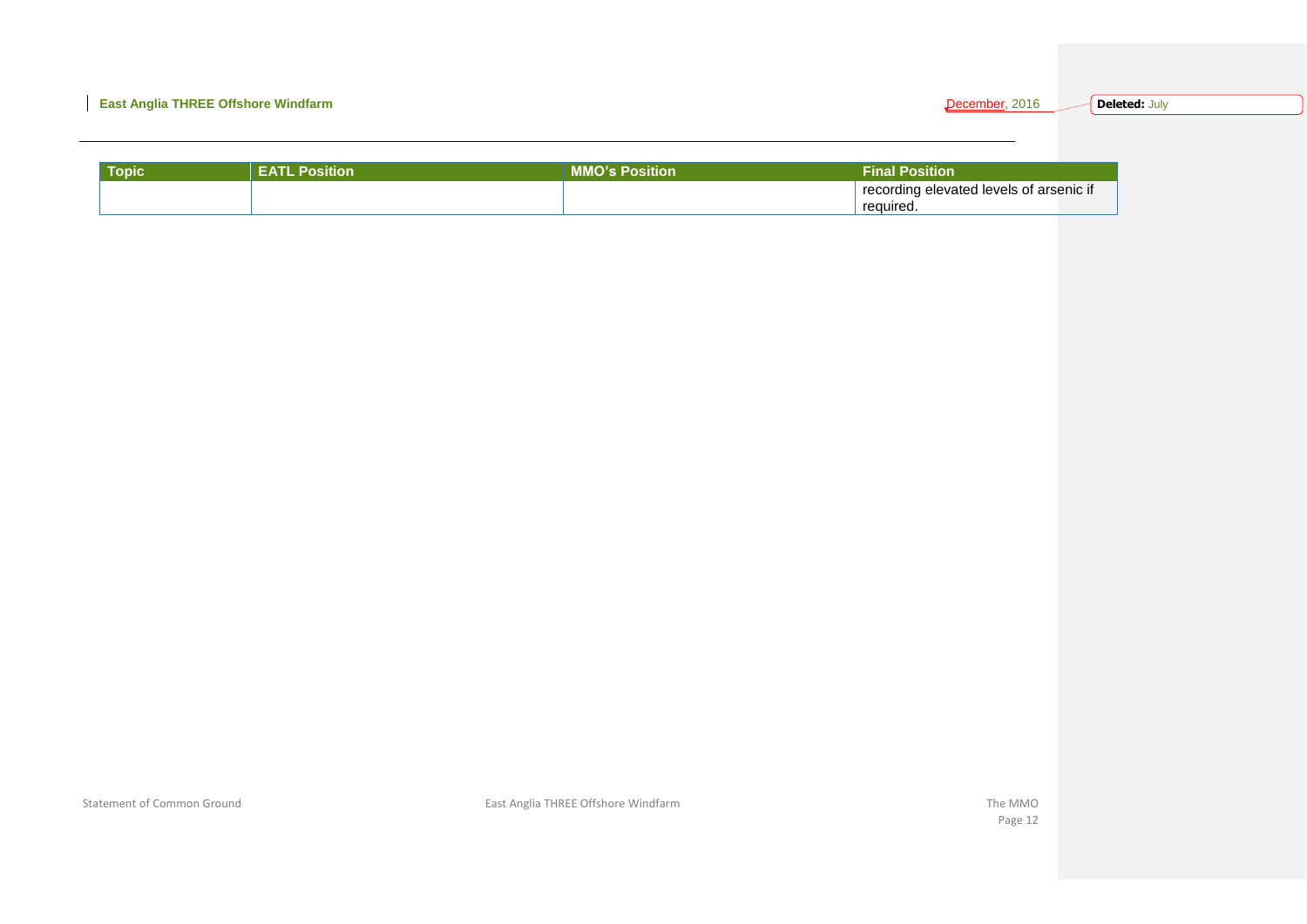#### <span id="page-13-0"></span>**2.3 Underwater noise**

- 21. The proposed East Anglia THREE project has the potential to produce underwater noise. Chapter 9 of the East Anglia THREE ES provides an assessment of the magnitude of these impacts. Table 3 provides areas of common ground that have been reached regarding the findings reported within that chapter. There are no issues in relation to the underwater noise assessment where agreement has not been reached.
- 22. This topic was discussed indirectly through the marine mammal and fish ecology Evidence Plan meetings (see sections 2.5 and 2.6 for further details).

Statement of Common Ground **East Anglia THREE Offshore Windfarm** The MMO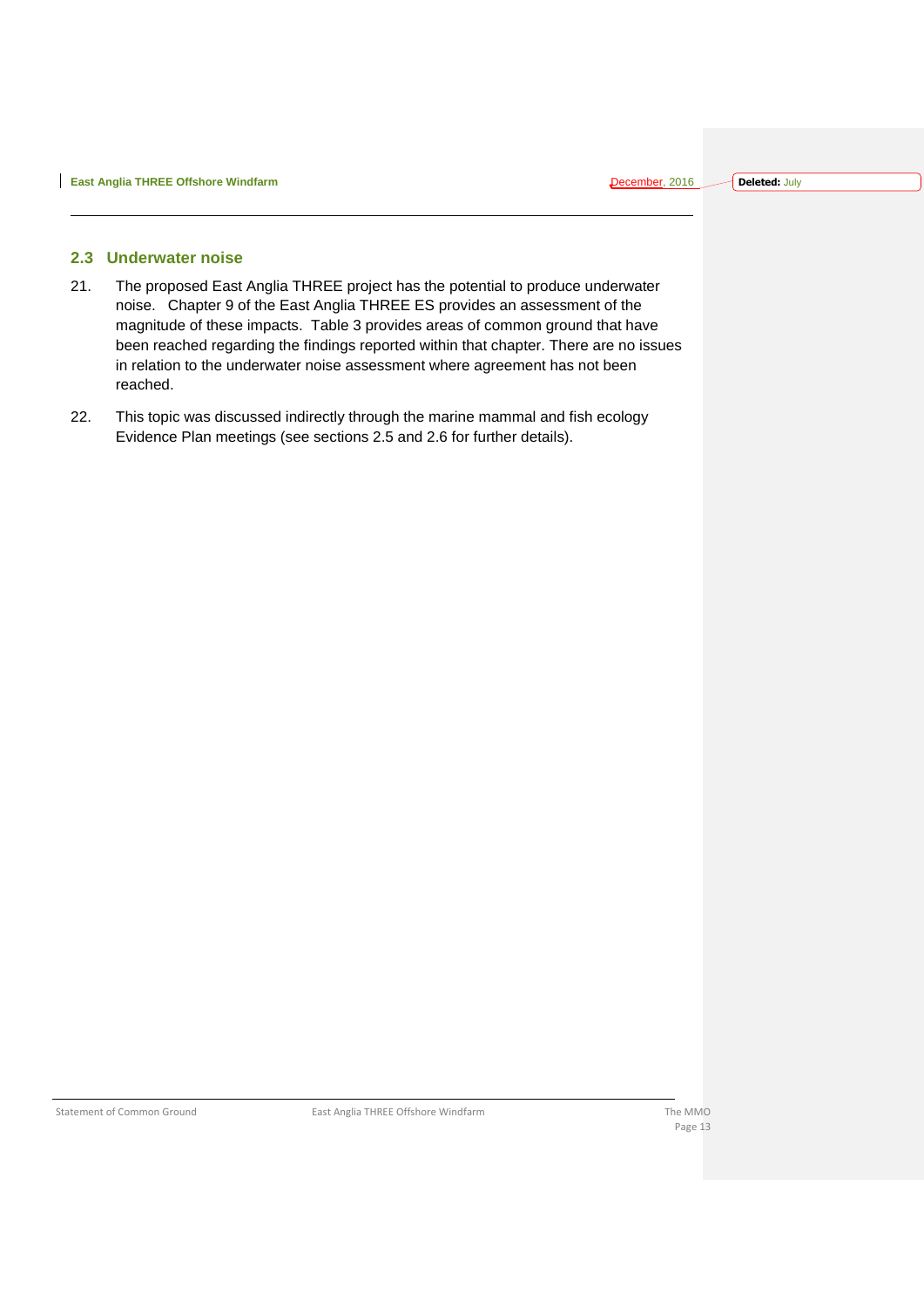| Table 3. SoCG - Underwater noise |                                                                                                  |                                                                                                                                                                                                                                                                                                                                                                                                                                                                                                                                                                                                                                                                                                                                                                                                                                                                                                                                   |                                                                                                                             |
|----------------------------------|--------------------------------------------------------------------------------------------------|-----------------------------------------------------------------------------------------------------------------------------------------------------------------------------------------------------------------------------------------------------------------------------------------------------------------------------------------------------------------------------------------------------------------------------------------------------------------------------------------------------------------------------------------------------------------------------------------------------------------------------------------------------------------------------------------------------------------------------------------------------------------------------------------------------------------------------------------------------------------------------------------------------------------------------------|-----------------------------------------------------------------------------------------------------------------------------|
| <b>Topic</b>                     | <b>EATL Position</b>                                                                             | <b>The MMO's Position</b>                                                                                                                                                                                                                                                                                                                                                                                                                                                                                                                                                                                                                                                                                                                                                                                                                                                                                                         | <b>Final Position</b>                                                                                                       |
| Underwater noise<br>modelling    | The underwater noise modelling<br>completed for the East Anglia THREE<br>project is appropriate. | 9.1 Appendix 9.1 Underwater Noise Modelling<br>- It is appropriate that the modelling has been<br>completed at 20 single pile locations inside<br>and around the boundary of the EA3 site to<br>represent the geographical extent of the wind<br>farm and to account for bathymetric features<br>so as to capture the variability in the regional<br>underwater sound propagation.<br>Appropriate noise modelling has been<br>undertaken for two concurrently operating<br>piling vessels within the site operating at<br>3500kJ. The contour lines indicate the possible<br>behavioural disturbance for harbour porpoise<br>and pelagic fish.<br>A number of worst case scenarios have been<br>assessed, based on the worst case hammer<br>energy of 3500kJ. The impact criteria used in<br>the assessment is appropriate and the<br>predicted injury and behavioural impact ranges<br>for marine mammals and fish are provided. | Both parties agree that the<br>underwater noise modelling<br>completed for the East Anglia<br>THREE project is appropriate. |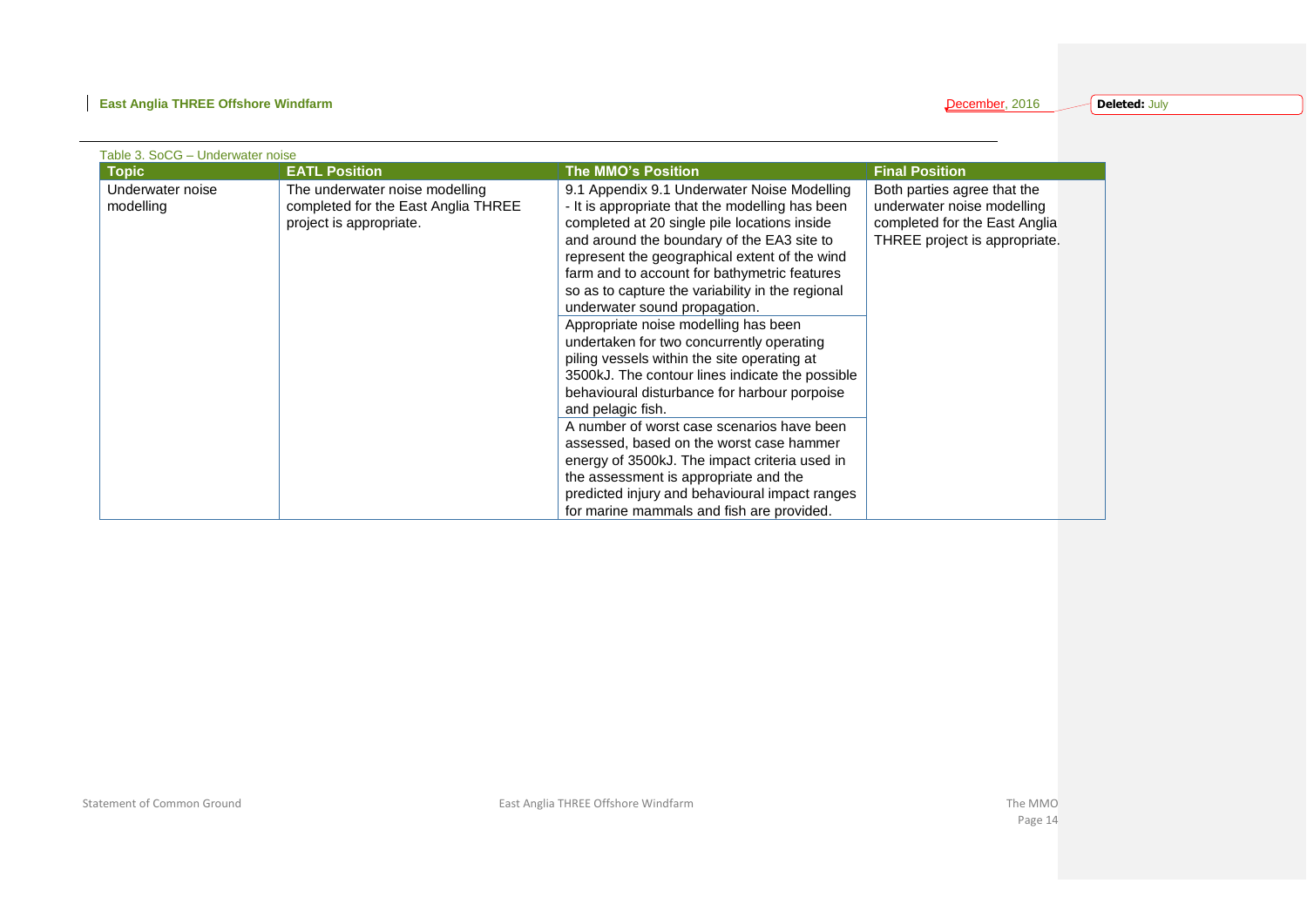#### <span id="page-15-0"></span>**2.4 Benthic Ecology**

- 23. The proposed East Anglia THREE project has the potential to impact upon Benthic Ecology. Chapter 10 of the East Anglia THREE Environmental Statement (ES) provides an assessment of the significance of these impacts. Table 4 provides areas of common ground that have been reached regarding the findings reported within that chapter and identifies areas where agreement is still to be reached.
- 24. This topic was discussed at an Evidence Plan meeting on the  $10<sup>th</sup>$  September 2013. A method statement for the assessment was produced which was revised based on the discussion, circulated and agreed. Natural England and Cefas were present.
- 25. A second meeting was held to discuss the PEIR on 3<sup>rd</sup> July 2014. Natural England, the MMO and Cefas were present. The discussion formed the basis of the Section 42 PEIR consultation responses which were in turn used to update the assessment for the ES Chapter 10 Benthic Ecology (as recorded in *Table 10.1* of the chapter)

Statement of Common Ground **East Anglia THREE Offshore Windfarm** The MMO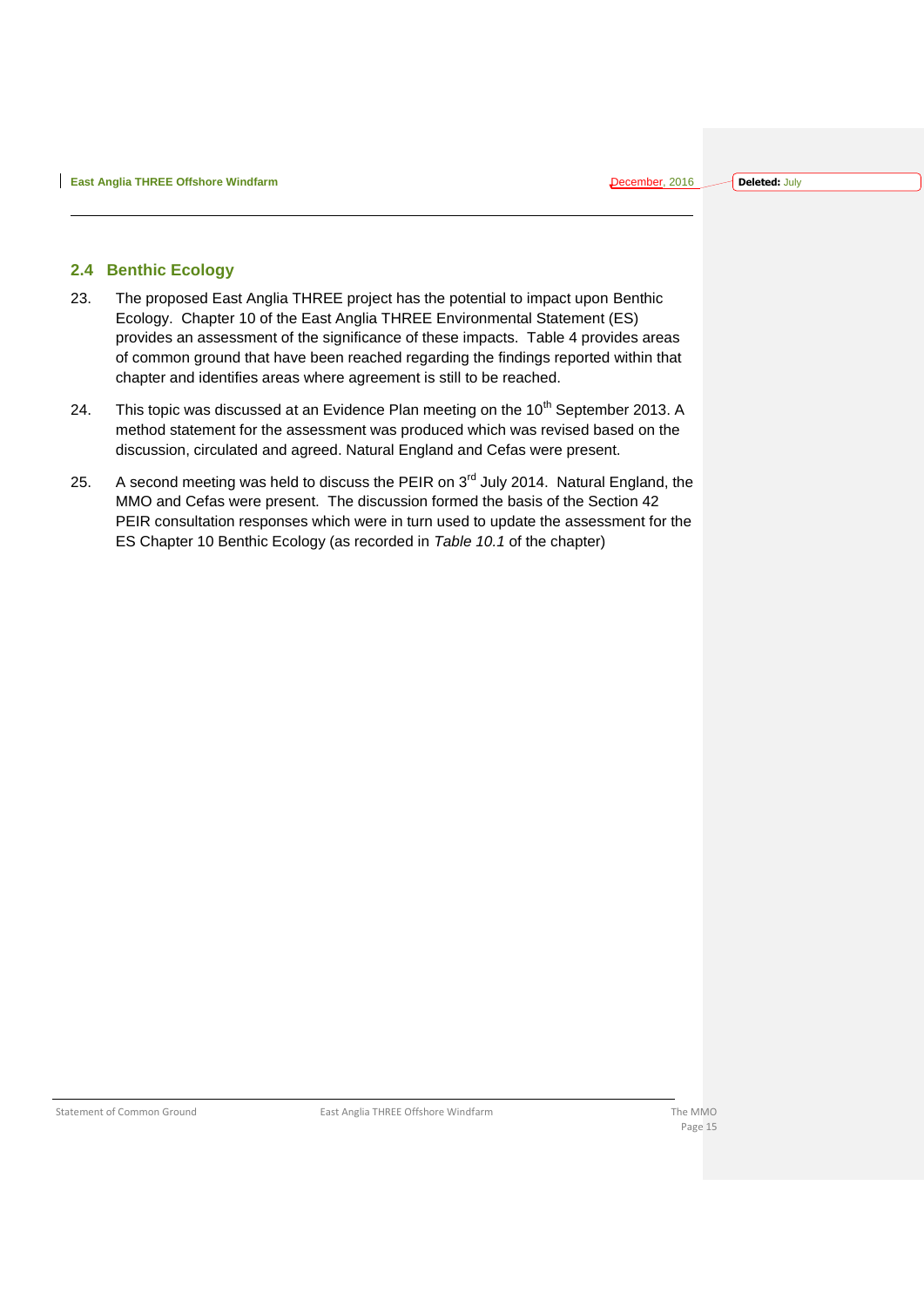| <b>Topic</b>                | <b>EATL Position</b>                                                                                                                                                                                                                                           | The MMO's Position                                    | <b>Final Position</b>                                                                                                                                                                                  |
|-----------------------------|----------------------------------------------------------------------------------------------------------------------------------------------------------------------------------------------------------------------------------------------------------------|-------------------------------------------------------|--------------------------------------------------------------------------------------------------------------------------------------------------------------------------------------------------------|
| <b>EIA</b>                  |                                                                                                                                                                                                                                                                |                                                       |                                                                                                                                                                                                        |
| <b>Existing Environment</b> | Sufficient survey data (extent/duration)<br>have been collected to undertake the<br>assessment.                                                                                                                                                                | MMO have no further comments to make at<br>this time. | It is agreed be both parties that<br>sufficient data has been collected                                                                                                                                |
| Assessment Methodology      | The list of potential impacts to be<br>assessed, as proposed in the Evidence<br>Plan method statement is appropriate.                                                                                                                                          | MMO have no further comments to make at<br>this time. | It is agreed by both parties that the<br>list of potential effects on benthic<br>ecology assessed in the ES are<br>appropriate.                                                                        |
|                             | The impact methodologies used provide<br>an appropriate approach to assessing<br>potential impacts of the proposed project<br>on the Benthic Environment.<br>This includes:                                                                                    | MMO have no further comments to make at<br>this time. | It is agreed by both parties that the<br>methodologies used provide an<br>appropriate approach to assessing<br>potential impacts of the proposed<br>project on the benthic ecology.                    |
|                             | Assessments which utilise the Marine<br>Geology, Oceanography and Physical<br>Process assessment which is based on<br>expert judgement                                                                                                                         |                                                       |                                                                                                                                                                                                        |
|                             | The definitions of sensitivity and<br>magnitude used in the impact assessment                                                                                                                                                                                  |                                                       |                                                                                                                                                                                                        |
|                             | The approach to cumulative impact<br>assessment for each receptor is<br>appropriate and, assuming the inclusion<br>of the embedded mitigation described,<br>cumulative impacts on the Benthic<br>Environment are likely to be non-<br>significant in EIA terms | MMO have no further comments to make at<br>this time. | It is agreed by both parties that the<br>approach to cumulative impact<br>assessment is appropriate and the<br>impacts on the Benthic<br>Environment are likely to be non-<br>significant in EIA terms |
|                             | Detailed assessment of biogenic reef<br>(Sabellaria or Mytilus) is a matter for pre-<br>construction survey and final routeing.                                                                                                                                | MMO have no further comments to make at<br>this time. | It is agreed by both parties that<br>detailed assessment of biogenic<br>reef (Sabellaria or Mytilus) is a<br>matter for pre-construction survey<br>and final routeing.                                 |
|                             | The worst case scenario presented in the                                                                                                                                                                                                                       | 29 October 2015 - MMO notes that this is              | It is agreed by both parties that the                                                                                                                                                                  |

Statement of Common Ground The MMO East Anglia THREE Offshore Windfarm The MMO East Anglia THREE Offshore Windfarm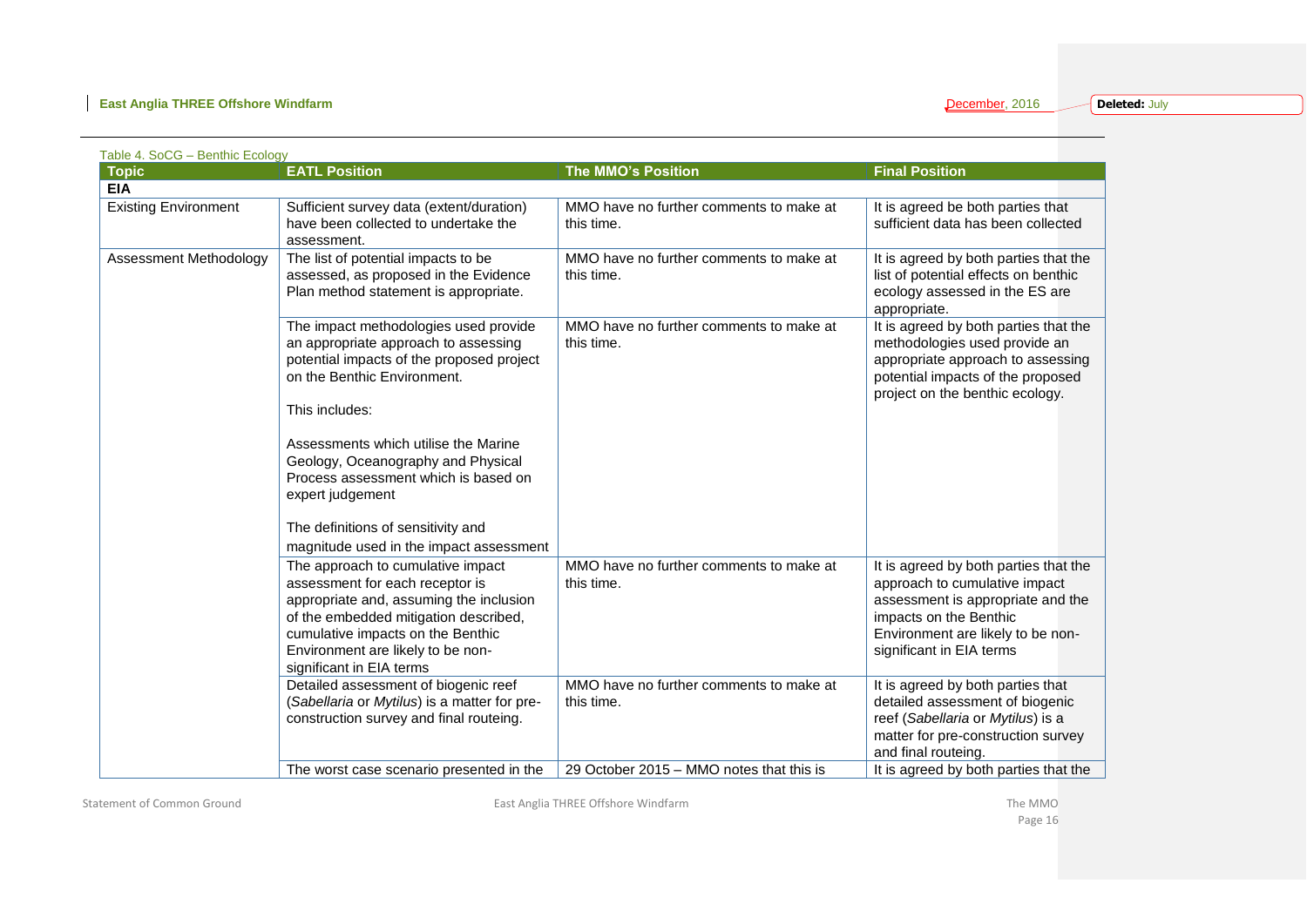#### **East Anglia THREE Offshore Windfarm December, 2016**

**Deleted:** July

| <b>Topic</b>                           | <b>EATL Position</b>                                                                                                                                                                                                                                                    | <b>The MMO's Position</b>                                                                                                                                                                  | <b>Final Position</b>                                                                                                                                                                           |
|----------------------------------------|-------------------------------------------------------------------------------------------------------------------------------------------------------------------------------------------------------------------------------------------------------------------------|--------------------------------------------------------------------------------------------------------------------------------------------------------------------------------------------|-------------------------------------------------------------------------------------------------------------------------------------------------------------------------------------------------|
|                                        | ES is appropriate for this project.                                                                                                                                                                                                                                     | agreed in principle based upon PEIR<br>Post application - this is now confirmed upon<br>review of the final submitted application<br>documents.                                            | worst case scenario presented in<br>the ES is appropriate for this<br>project.                                                                                                                  |
| Assessment conclusions                 | The assessment of impacts for<br>construction, operation and<br>decommissioning presented is<br>appropriate and, assuming the inclusion<br>of the embedded mitigation described,<br>impacts on the Benthic Environment are<br>likely to be non-significant in EIA terms | 29 October 2015 - MMO notes that this is<br>agreed in principle based upon PEIR<br>Post application - this is now confirmed upon<br>review of the final submitted application<br>documents | It is agreed by both parties that the<br>assessment of impacts presented<br>in the ES is appropriate and that<br>impacts to Benthic Ecology are<br>likely to be non-significant in EIA<br>terms |
|                                        | Assuming the inclusion of the embedded<br>mitigation described in the ES, cumulative<br>impacts on the Benthic Environment are<br>likely to be non-significant in EIA terms                                                                                             | 29 October 2015 - MMO notes that this is<br>agreed in principle based upon PEIR<br>Post application - this is now confirmed upon<br>review of the final submitted application<br>documents | It is agreed by both parties that,<br>cumulative impacts on Benthic<br>Ecology are likely to be non-<br>significant in EIA terms.                                                               |
| <b>Habitats Regulations Assessment</b> |                                                                                                                                                                                                                                                                         |                                                                                                                                                                                            |                                                                                                                                                                                                 |
|                                        | The assessment of effects upon<br>designated sites is appropriate and there<br>are no effects which require consideration<br>in HRA.                                                                                                                                    | 29 October 2015 – MMO is neither the<br>competent authority nor SNCB for this case<br>therefore defers to the opinion of the relevant<br>SNCB, NE, on all matters relating to HRA.         | EATL are content that any HRA<br>matters are deferred to NE.                                                                                                                                    |
|                                        | All Special Areas of Conservation are<br>screened out of the assessment with<br>regard to Benthic Ecology                                                                                                                                                               |                                                                                                                                                                                            |                                                                                                                                                                                                 |
| <b>Management measures</b>             |                                                                                                                                                                                                                                                                         |                                                                                                                                                                                            |                                                                                                                                                                                                 |
|                                        | It is agreed that the given the impacts of<br>the project, the conditions provided within<br>the DML (and supporting certified<br>documents) for the management and<br>monitoring of impacts on the Benthic                                                             | 29 October 2015 - MMO notes that this is<br>agreed in principle based upon PEIR drafts,<br>DCO and IPMP provided in October 2015<br>Post application - this is now confirmed upon          | It is agreed that the management<br>measures detailed in the DCO<br>application (ES, DMLs and<br>supporting certified documents) are<br>appropriate and adequate.                               |
|                                        | Environment are considered appropriate<br>and adequate.                                                                                                                                                                                                                 | review of the final submitted application<br>documents.                                                                                                                                    |                                                                                                                                                                                                 |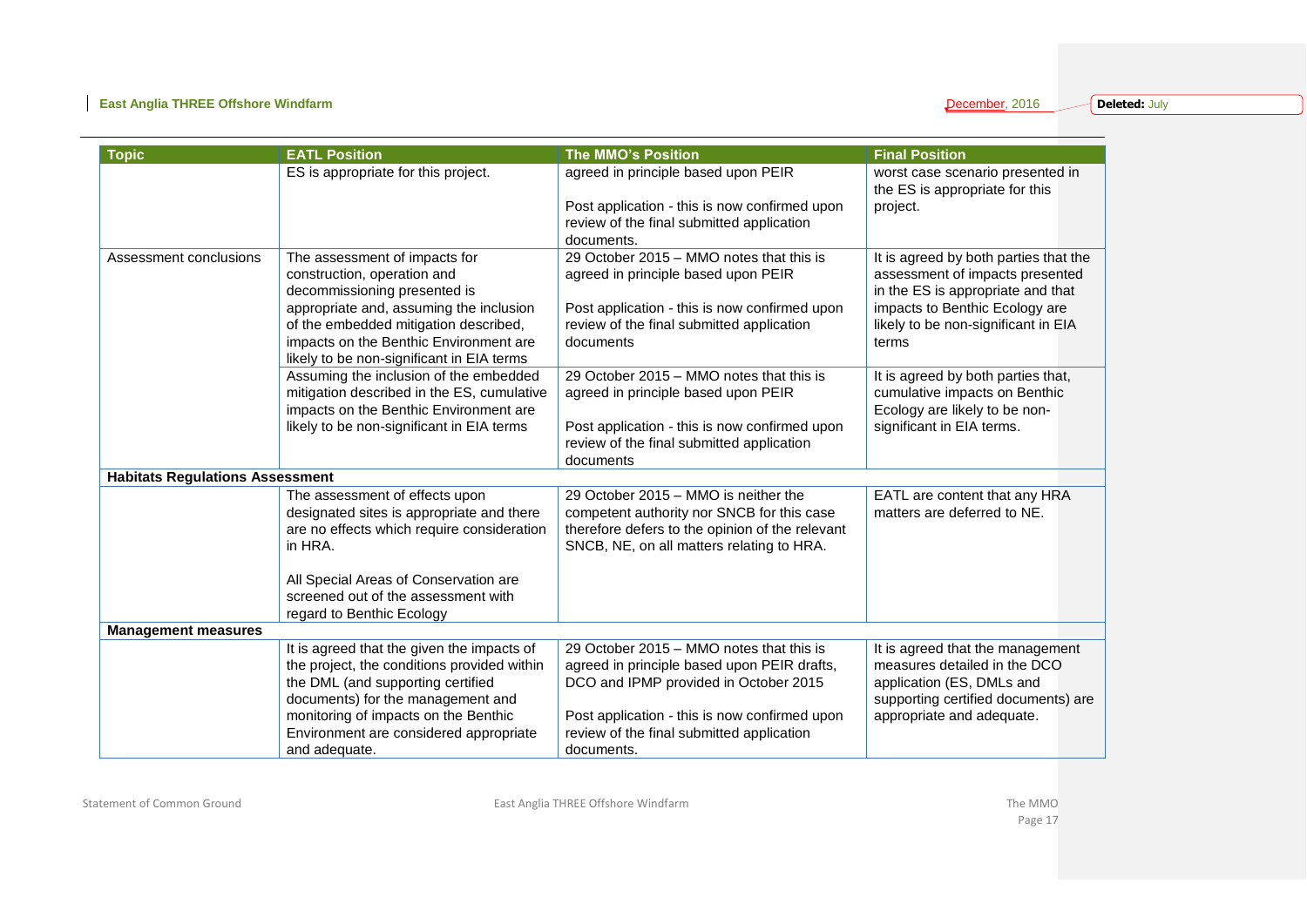#### <span id="page-18-0"></span>**2.5 Fish and Shellfish Ecology**

- 26. The proposed East Anglia THREE project has the potential to impact upon Fish and Shellfish Ecology. Chapter 11 of the East Anglia THREE Environmental Statement (ES) provides an assessment of the significance of these impacts. Table 5 provides areas of common ground that have been reached regarding the findings reported within that chapter and identifies areas where agreement is still to be reached.
- 27. This topic was discussed at an Evidence Plan meeting on the  $10<sup>th</sup>$  September 2013. A method statement for the assessment was produced which was revised based on the discussion, circulated and agreed. Natural England and Cefas were present.
- 28. A second meeting was held to discuss the PEIR on 3<sup>rd</sup> July 2014. Natural England, the MMO and Cefas were present. The discussion formed the basis of the Section 42 PEIR consultation responses which were in turn used to update the assessment for the ES Chapter 11 Fish and Shellfish Ecology (as recorded in *Table 11.1* of the chapter)

Statement of Common Ground **East Anglia THREE Offshore Windfarm** The MMO

Page 18

**Deleted:** July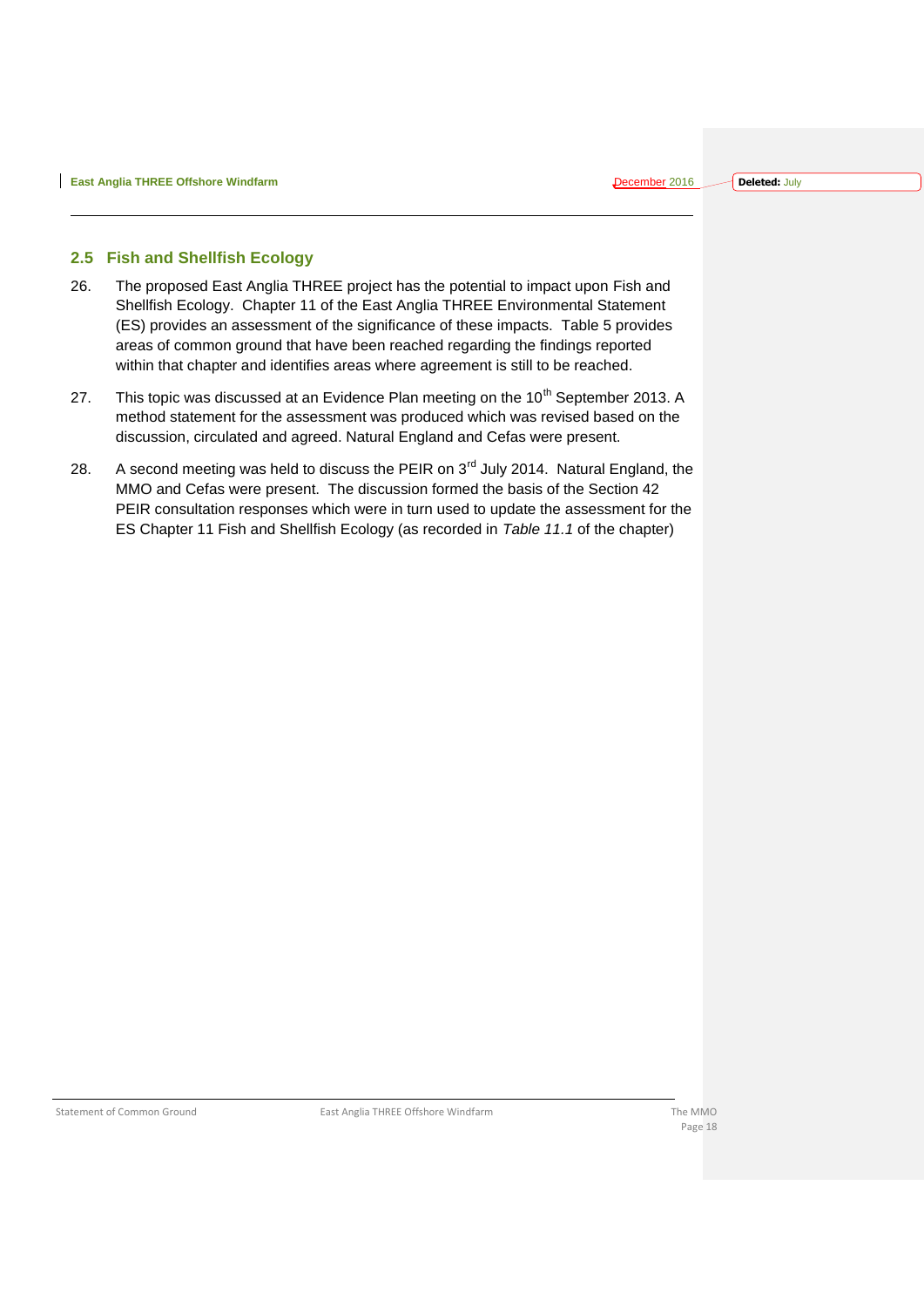| Table 5. SoCG - Fish and Shellfish Ecology |                                                                                                                                                                      |                                                                                                                                                                                                |                                                                                                                                                |
|--------------------------------------------|----------------------------------------------------------------------------------------------------------------------------------------------------------------------|------------------------------------------------------------------------------------------------------------------------------------------------------------------------------------------------|------------------------------------------------------------------------------------------------------------------------------------------------|
| <b>Topic</b>                               | <b>EATL Position / Position we would like to</b>                                                                                                                     | <b>The MMO's Position</b>                                                                                                                                                                      | <b>Final Position</b>                                                                                                                          |
|                                            | agree                                                                                                                                                                |                                                                                                                                                                                                |                                                                                                                                                |
| <b>EIA</b>                                 |                                                                                                                                                                      |                                                                                                                                                                                                |                                                                                                                                                |
| <b>Existing</b><br><b>Environment</b>      | Sufficient survey data (extent/duration) has<br>been collected to undertake the Assessment.                                                                          | 29 October 2015 - MMO notes the<br>agreement of our scientific advisors, Cefas,<br>and has no further comment to make at this<br>time.                                                         | It is agreed by both parties are<br>agreed that sufficient data has been<br>collected                                                          |
|                                            | The ES adequately characterises the baseline<br>environment in terms of Fish and Shellfish<br>Ecology.                                                               | 29 October 2015 – MMO notes that this is<br>agreed in principle based upon PEIR drafts<br>and agrees that it is to be confirmed upon<br>review of the final submitted application<br>documents | It is agreed by both parties that the<br>ES adequately characterises the<br>baseline environment in terms of<br>fish and shellfish ecology.    |
| <b>Assessment</b><br><b>Methodology</b>    | The list of potential impacts to be assessed, as<br>proposed in the Evidence Plan method<br>statement, is appropriate.                                               | 29 October 2015 - MMO notes the<br>agreement of our scientific advisors, Cefas,<br>and has no further comment to make at this<br>time.                                                         | It is agreed by both parties that the<br>list of potential effects on fish and<br>shellfish ecology assessed in the<br>ES are appropriate.     |
|                                            | The impact methodologies used provide an<br>appropriate approach to assessing potential<br>impacts of the proposed project on fish and<br>shellfish ecology.         | 29 October 2015 - MMO notes the<br>agreement of our scientific advisors, Cefas,<br>and has no further comment to make at this<br>time.                                                         | It is agreed by both parties that the<br>methodologies used for the<br>assessing the impacts to fish and<br>shellfish ecology are appropriate. |
|                                            | The definitions used of sensitivity and<br>magnitude in the impact assessment are<br>appropriate.<br>The key species taken forward for assessment<br>is appropriate. |                                                                                                                                                                                                |                                                                                                                                                |
|                                            | The worst case scenario presented in the ES<br>is appropriate for this project.                                                                                      | 29 October 2015 – MMO notes that this is<br>agreed in principle based upon PEIR drafts<br>and agrees that it is to be confirmed upon<br>review of the final submitted application<br>documents | It is agreed by both parties that the<br>worst case scenario presented in<br>the ES is appropriate to the project.                             |
|                                            | The approach to screening in plans, projects<br>and impacts for consideration in the cumulative<br>impact assessment is appropriate.                                 | 29 October 2015 - MMO notes the<br>agreement of our scientific advisors, Cefas,<br>and has no further comment to make at this                                                                  | It is agreed by both parties that the<br>correct plans and projects have<br>been used in the cumulative impact                                 |

Statement of Common Ground The MMO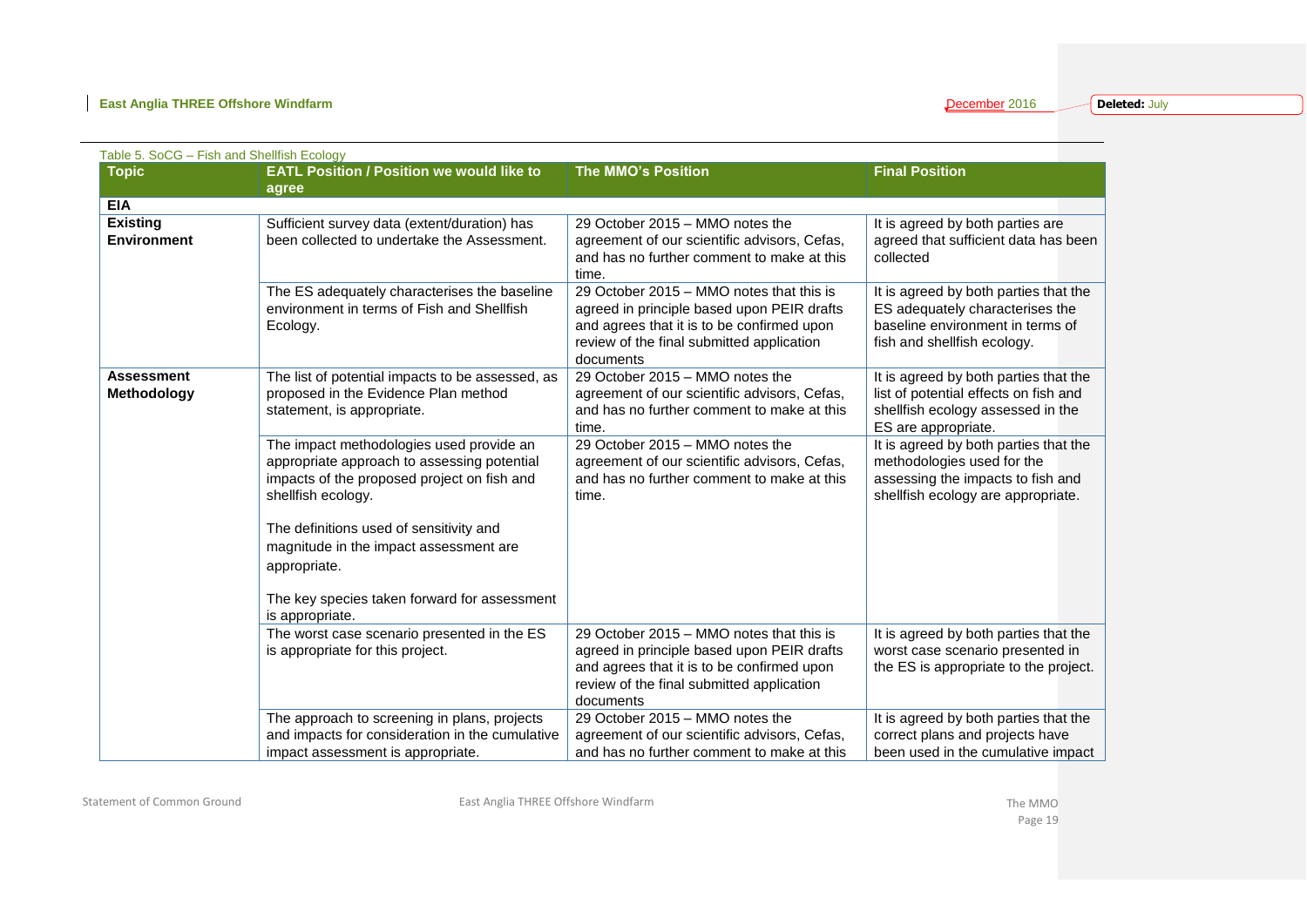| <b>Topic</b>                           | <b>EATL Position / Position we would like to</b> | The MMO's Position                                    | <b>Final Position</b>                         |
|----------------------------------------|--------------------------------------------------|-------------------------------------------------------|-----------------------------------------------|
|                                        | agree                                            |                                                       |                                               |
|                                        |                                                  | time.                                                 | assessment.                                   |
|                                        | The approach to cumulative impact                | 29 October 2015 - MMO notes that this is              | It is agreed by both parties that the         |
|                                        | assessment for each receptor is appropriate.     | agreed in principle based upon PEIR drafts            | approach to cumulative impact                 |
|                                        |                                                  | and agrees that it is to be confirmed upon            | assessment is appropriate for fish            |
|                                        |                                                  | review of the final submitted application             | and shellfish ecology.                        |
|                                        |                                                  | documents                                             |                                               |
| <b>Assessment</b>                      | The assessment of impacts for construction,      | The MMO had concerns regarding the use of             | It is agreed by both parties that the         |
| conclusions                            | operation and decommissioning presented is       | Spiny lobster (Palinurus elephas) as a proxy          | assessment of impacts during                  |
|                                        | appropriate and, assuming the inclusion of the   | for assessing the sensitivity of common               | construction, operation and                   |
|                                        | embedded mitigation described, impacts on        | lobster (Homarus gammarus). Further to the            | decommission draw the correct.<br>Deleted: ). |
|                                        | the Fish and Shell Fish Ecology are likely to be | provision of clarification information                | conclusions.                                  |
|                                        | non-significant in EIA terms                     | (Appendix 3) the MMO are content with the             |                                               |
|                                        |                                                  | methodology used.                                     |                                               |
|                                        | Assuming the inclusion of the embedded           | MMO agree that cumulative impacts on fish             | It is agreed by both parties that the         |
|                                        | mitigation described in the ES, cumulative       | and shellfish ecology are likely to be non-           | cumulative impacts on fish and                |
|                                        | impacts on fish and shellfish ecology are likely | significant in EIA terms                              | shellfish ecology are likely to be            |
|                                        | to be non-significant in EIA terms. This         |                                                       | non-significant in EIA terms                  |
|                                        | includes impacts of underwater noise upon cod    | 21 <sup>st</sup> April Representation- MMO is content |                                               |
|                                        | spawning.                                        | with the report conclusions that the                  |                                               |
|                                        |                                                  | contribution of East Anglia THREE to the              |                                               |
|                                        |                                                  | cumulative effect of underwater noise on cod          |                                               |
|                                        |                                                  | spawning is considered to be of negligible            |                                               |
| <b>Habitats Regulations Assessment</b> |                                                  | significance.                                         |                                               |
|                                        | There are no HRA considerations for on Fish      | 29 October 2015 - MMO is neither the                  | EATL are content that any HRA                 |
|                                        | and Shellfish Ecology (distance from             | competent authority nor SNCB for this case            | matters are deferred to NE.                   |
|                                        | designated sites and diffuse distribution of     | therefore defers to the opinion of the relevant       |                                               |
|                                        | Annex 1 species)                                 | SNCB, NE, on all matters relating to HRA.             |                                               |
|                                        |                                                  |                                                       |                                               |
|                                        | All Special Areas of Conservation are            |                                                       |                                               |
|                                        | screened out of the assessment with regard to    |                                                       |                                               |
|                                        | on Fish and Shellfish Ecology                    |                                                       |                                               |
| <b>Management Measures</b>             |                                                  |                                                       |                                               |
|                                        | It is agreed that the given the impacts of the   | 29 October 2015 – MMO notes that this is              | It is agreed by both parties that the         |
|                                        | project, the conditions provided within the DML  | agreed in principle based upon PEIR drafts            | management measures detailed                  |

Statement of Common Ground The MMO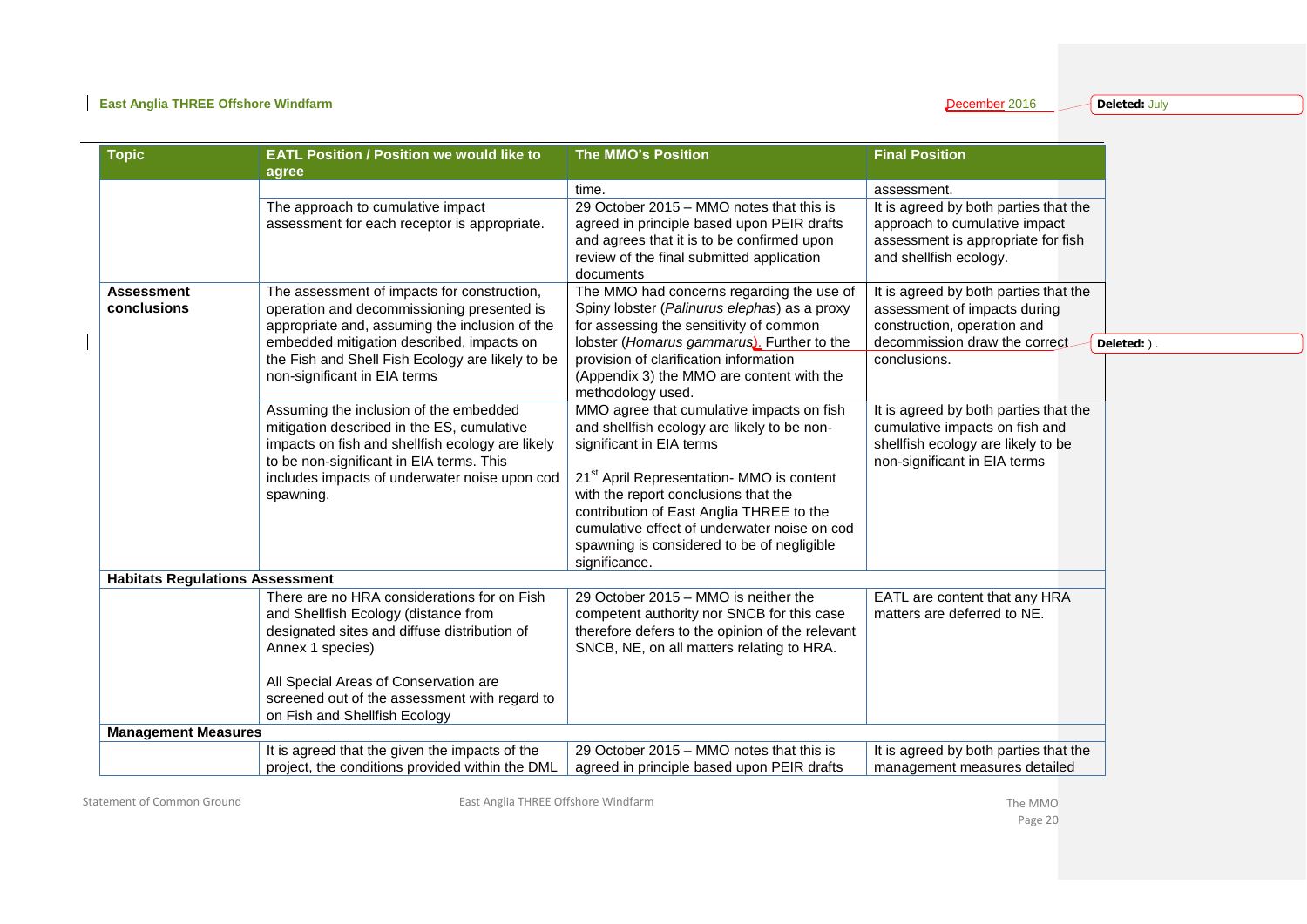#### **East Anglia THREE Offshore Windfarm** December 2016

| <b>Topic</b> | <b>EATL Position / Position we would like to</b> | The MMO's Position                         | <b>Final Position</b>               |
|--------------|--------------------------------------------------|--------------------------------------------|-------------------------------------|
|              | agree                                            |                                            |                                     |
|              | (and supporting certified documents) for the     | and agrees that it is to be confirmed upon | within the ES, DMLs (and other      |
|              | management and monitoring of impacts on fish     | review of the final submitted application  | certified supporting documents) are |
|              | and shellfish ecology are considered             | documents                                  | appropriate and adequate.           |
|              | appropriate and adequate.                        |                                            |                                     |

Statement of Common Ground The MMO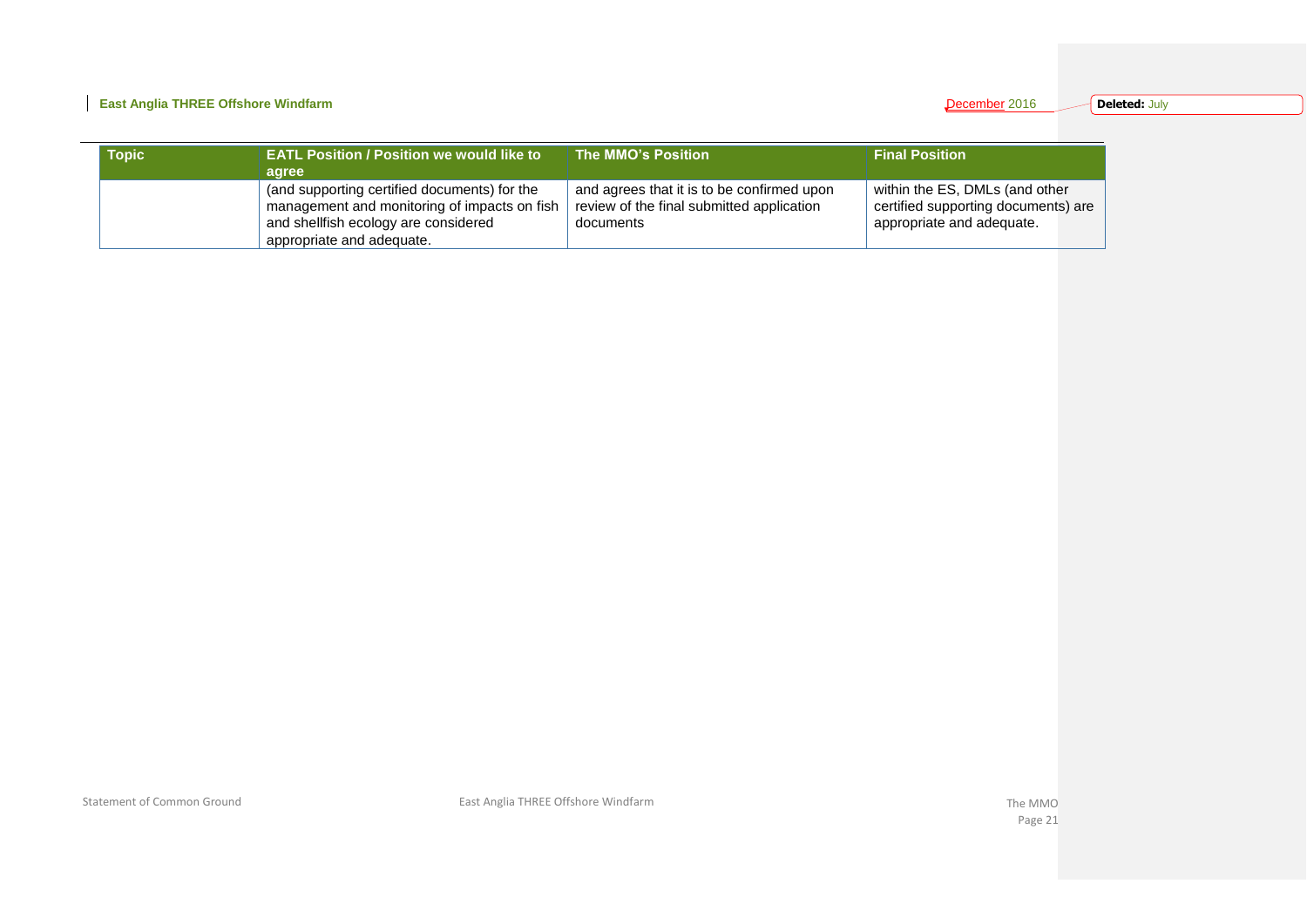#### <span id="page-22-0"></span>**2.6 Marine Mammal Ecology**

- 29. The proposed East Anglia THREE project has the potential to impact upon Marine Mammal Ecology. Chapter 12 of the East Anglia THREE Environmental Statement (ES) provides an assessment of the significance of these impacts. Table 6 provides areas of common ground that have been reached regarding the findings reported within that chapter and identifies areas where agreement is still to be reached.
- 30. This topic was discussed at Evidence Plan meetings on  $13<sup>th</sup>$  September and  $15<sup>th</sup>$ November 2013 and the  $2^{nd}$  April 2014. A method statement for the assessment was produced which was revised based on the discussion at the first meeting, circulated and agreed by Natural England. These meetings allowed for the preparation of the PEIR.
- 31. A meeting was held to discuss the PEIR on  $3<sup>rd</sup>$  July 2014. Natural England, the MMO and Cefas were present. The discussion formed the basis of the Section 42 PEIR consultation responses which were in turn used to update the assessment for the ES Chapter 12 Marine Mammal Ecology (as recorded in *Table 12.1* of the chapter).
- 32. A further meeting was held on  $6<sup>th</sup>$  July 2015 to go over the previously agreed statements and to discuss the shadow Habitats Regulations Assessment report. A method statement was produced for this meeting specifically for the HRA.
- 33. At the Evidence Plan Steering Group Natural England and the MMO discussed the conclusions of the assessment and the HRA materials to be submitted with the DCO application (21<sup>st</sup> October 2015).
- 34. Following discussions undertaken during the Examination, the Examining Authority asked for the SoCG to be revised to reflect the conclusion of all outstanding marine mammal HRA issues.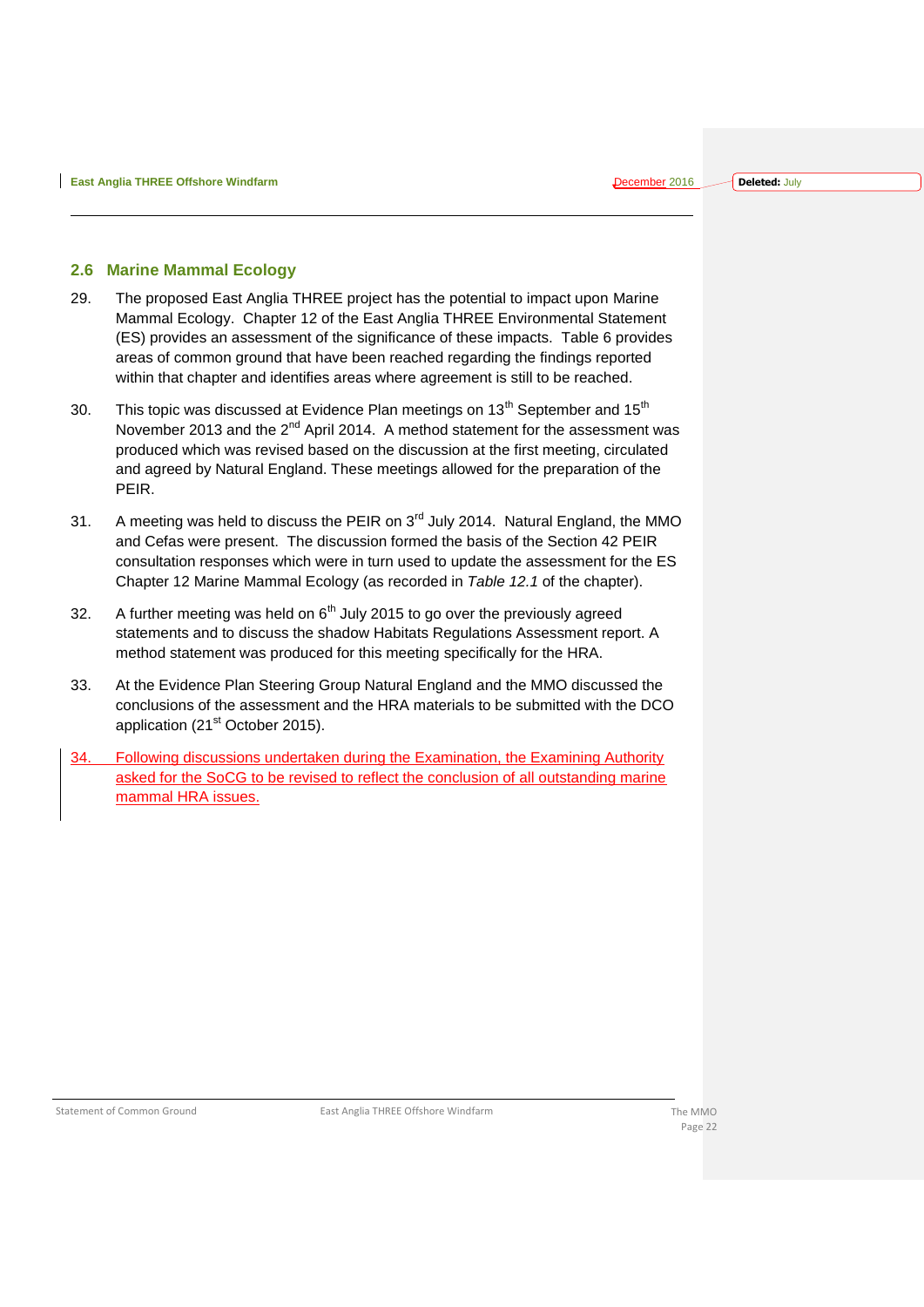| <b>Topic</b>                  | <b>EATL Position / Position we would</b>                                                                                                                                     | <b>MMO's Position</b>                                                                                                                               | <b>Final Position</b>                                                                                                 |
|-------------------------------|------------------------------------------------------------------------------------------------------------------------------------------------------------------------------|-----------------------------------------------------------------------------------------------------------------------------------------------------|-----------------------------------------------------------------------------------------------------------------------|
|                               | like to agree                                                                                                                                                                |                                                                                                                                                     |                                                                                                                       |
| <b>EIA</b>                    |                                                                                                                                                                              |                                                                                                                                                     |                                                                                                                       |
| <b>Existing Environment</b>   | Site specific survey methods, duration<br>and data analysis are sufficient to<br>characterise the existing environment.<br>The use of harbour porpoise and                   | 29 October 2015 - MMO notes the agreement<br>of NE and has no further comment to make at<br>this time.<br>29 October 2015 - MMO notes the agreement | EATL is content that the MMO has<br>deferred its opinion on this matter<br>to NE.<br>EATL is content that the MMO has |
|                               | unidentified individuals represents a<br>precautionary approach to calculating<br>harbour porpoise density across the<br>Project area.                                       | of NE and has no further comment to make at<br>this time.                                                                                           | deferred its opinion on this matter<br>to NE.                                                                         |
|                               | Suitable correction factors have been<br>used to account for marine mammals<br>below the surface during aerial<br>surveys.                                                   | 29 October 2015 - MMO notes the agreement<br>of NE and has no further comment to make at<br>this time.                                              | EATL is content that the MMO has<br>deferred its opinion on this matter<br>to NE.                                     |
|                               | The ES adequately characterises the<br>baseline environment in terms of<br>marine mammals.                                                                                   | 29 October 2015 - MMO notes the agreement<br>of NE and has no further comment to make at<br>this time.                                              | EATL is content that the MMO has<br>deferred its opinion on this matter<br>to NE.                                     |
| <b>Assessment Methodology</b> | Harbour porpoise, grey seal and<br>harbour seal are the only species of<br>marine mammal to be considered in<br>the impact assessment.                                       | 29 October 2015 - MMO notes the agreement<br>of NE and has no further comment to make at<br>this time.                                              | EATL is content that the MMO has<br>deferred its opinion on this matter<br>to NE.                                     |
|                               | The reference populations as defined<br>in the ES are appropriate.                                                                                                           | 29 October 2015 - MMO notes the agreement<br>of NE and has no further comment to make at<br>this time.                                              | EATL is content that the MMO has<br>deferred its opinion on this matter<br>to NE.                                     |
|                               | The definitions used of sensitivity and<br>magnitude in the impact assessment<br>are appropriate.                                                                            | 29 October 2015 - MMO notes the agreement<br>of NE and has no further comment to make at<br>this time.                                              | EATL is content that the MMO has<br>deferred its opinion on this matter<br>to NE.                                     |
|                               | The potential impacts considered in<br>the assessment are appropriate.                                                                                                       | 29 October 2015 - MMO notes the agreement<br>of NE and has no further comment to make at<br>this time.                                              | EATL is content that the MMO has<br>deferred its opinion on this matter<br>to NE.                                     |
|                               | The approach to assessment of<br>impacts from pile driving noise for<br>marine mammals follows current best<br>practice and is therefore appropriate<br>for this assessment. | 29 October 2015 - MMO notes the agreement<br>of NE and has no further comment to make at<br>this time.                                              | EATL is content that the MMO has<br>deferred its opinion on this matter<br>to NE.                                     |

Statement of Common Ground **East Anglia THREE Offshore Windfarm** The MMO Common Ground The MMO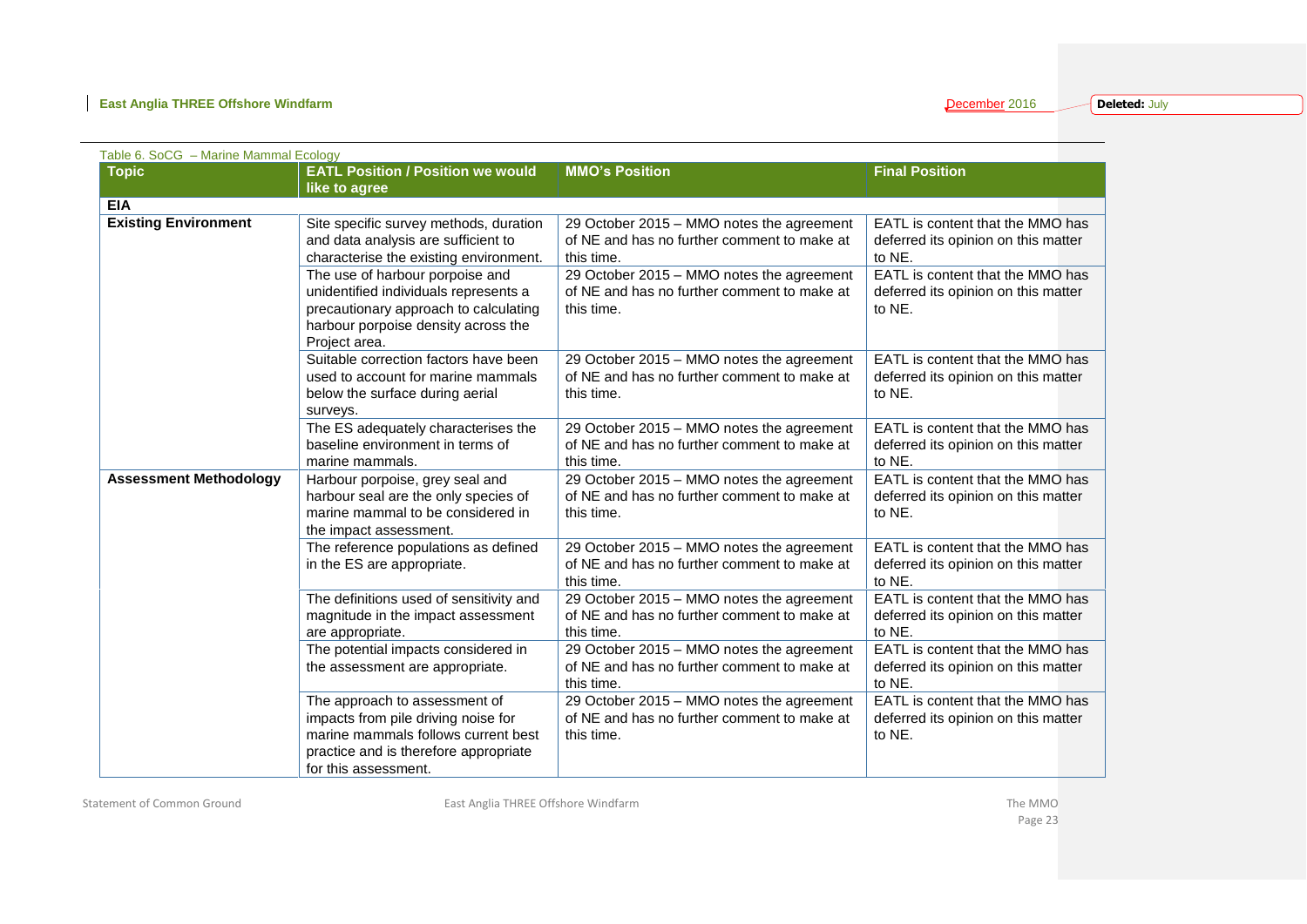| <b>Topic</b>                  | <b>EATL Position / Position we would</b><br>like to agree                                                                                                                                                                                                                           | <b>MMO's Position</b>                                                                                                                                                                                                              | <b>Final Position</b>                                                                                                                                          |
|-------------------------------|-------------------------------------------------------------------------------------------------------------------------------------------------------------------------------------------------------------------------------------------------------------------------------------|------------------------------------------------------------------------------------------------------------------------------------------------------------------------------------------------------------------------------------|----------------------------------------------------------------------------------------------------------------------------------------------------------------|
|                               | Underwater noise impacts from pile<br>driving is the only impact where a<br>quantified assessment can be made.                                                                                                                                                                      | 29 October 2015 - MMO notes the agreement<br>of NE and has no further comment to make at<br>this time.                                                                                                                             | EATL is content that the MMO has<br>deferred its opinion on this matter<br>to NE.                                                                              |
|                               | Appendix 9.1 (Underwater Noise<br>Modelling) clearly and accurately<br>presents the results of the underwater<br>noise modelling for pile driving<br>illustrating the realistic the worst case<br>scenario.                                                                         | The MMO did have concerns with one aspect<br>of how the underwater noise modelling has<br>been presented in the ES, however further to<br>the clarification email (Appendix 3) the MMO<br>are satisfied with the methodology used. | Both parties are satisfied with the<br>methodology used.                                                                                                       |
|                               | The approach to screening in plans<br>and projects for consideration the<br>cumulative impact assessment, and<br>the resulting lists of plans and projects<br>for each receptor is appropriate.                                                                                     | 29 October 2015 - MMO notes the agreement<br>of NE and has no further comment to make at<br>this time.                                                                                                                             | EATL is content that the MMO has<br>deferred its opinion on this matter<br>to NE.                                                                              |
|                               | The approach to cumulative impact<br>assessment for each receptor is<br>appropriate.                                                                                                                                                                                                | 29 October 2015 - MMO notes the agreement<br>of NE and has no further comment to make at<br>this time.                                                                                                                             | EATL is content that the MMO has<br>deferred its opinion on this matter<br>to NE.                                                                              |
|                               | The worst case scenario presented in<br>the ES is appropriate for this project.                                                                                                                                                                                                     | 29 October 2015 - MMO notes that this is<br>agreed in principle based upon PEIR drafts<br>and agrees that it is to be confirmed upon<br>review of the final submitted application<br>documents                                     | It is agreed by both parties that the<br>worst case scenario presented in<br>the ES is appropriate for this<br>project.                                        |
| <b>Assessment conclusions</b> | The assessment of impacts for<br>construction, operation and<br>decommissioning presented is<br>appropriate and, assuming the<br>inclusion of the embedded mitigation<br>described, impacts on Marine<br>Mammals are likely to be non-<br>significant in EIA terms for the project. | 29 October 2015 - MMO notes that this is<br>agreed in principle based upon PEIR drafts<br>and agrees that it is to be confirmed upon<br>review of the final submitted application<br>documents                                     | It is agreed by both parties that the<br>impacts on Marine Mammals<br>presented in the ES are appropriate<br>and likely to be non-significant in<br>EIA terms. |
|                               | The assessment of cumulative impacts<br>for construction, operation and<br>decommissioning presented is<br>appropriate.                                                                                                                                                             | 29 October 2015 - MMO notes that this is<br>agreed in principle based upon PEIR drafts<br>and agrees that it is to be confirmed upon<br>review of the final submitted application<br>documents                                     | It is agreed by both parties that the<br>cumulative impacts for construction,<br>operation and decommissioning<br>presented in the ES are<br>appropriate.      |

Statement of Common Ground **East Anglia THREE Offshore Windfarm East Anglia THREE Offshore Windfarm** The MMO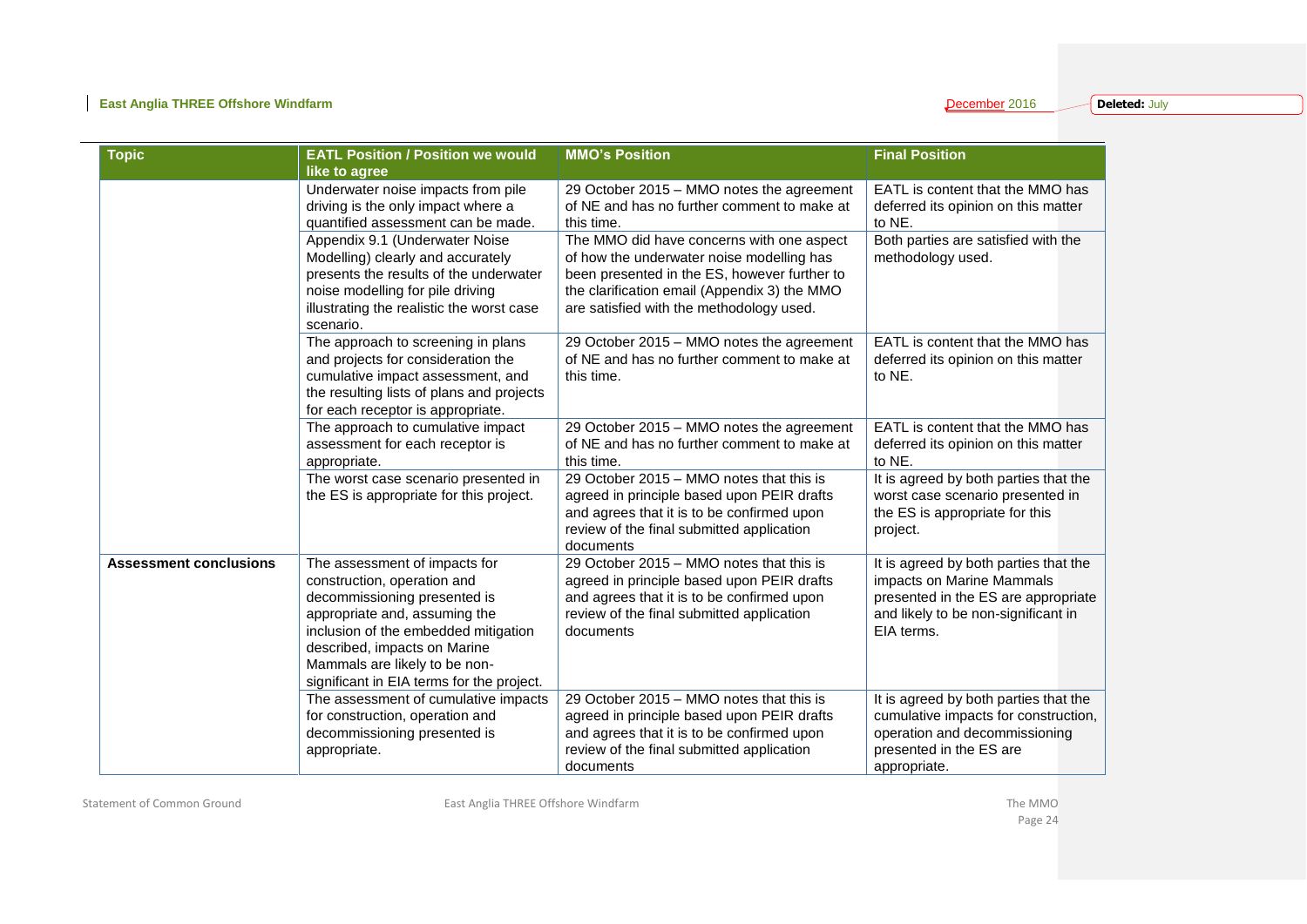| <b>Topic</b>                           | <b>EATL Position / Position we would</b><br>like to agree                                                                                                              | <b>MMO's Position</b>                                                                                                                                                              | <b>Final Position</b>                                                             |
|----------------------------------------|------------------------------------------------------------------------------------------------------------------------------------------------------------------------|------------------------------------------------------------------------------------------------------------------------------------------------------------------------------------|-----------------------------------------------------------------------------------|
| <b>Habitats regulations Assessment</b> |                                                                                                                                                                        |                                                                                                                                                                                    |                                                                                   |
|                                        | There are no HRA considerations for<br>species other than harbour porpoise,<br>harbour seal and grey seal.                                                             | 29 October 2015 - MMO is neither the<br>competent authority nor SNCB for this case<br>therefore defers to the opinion of the relevant<br>SNCB, NE, on all matters relating to HRA. | EATL is content that the MMO has<br>deferred its opinion on this matter<br>to NE. |
|                                        | The list sites screened in for<br>assessment for each of the species<br>harbour porpoise, harbour seal and<br>grey seal is appropriate.                                | 29 October 2015 - MMO is neither the<br>competent authority nor SNCB for this case<br>therefore defers to the opinion of the relevant<br>SNCB, NE, on all matters relating to HRA  | EATL is content that the MMO has<br>deferred its opinion on this matter<br>to NE. |
|                                        | The potential impacts considered in<br>the assessment are appropriate.                                                                                                 | 29 October 2015 - MMO is neither the<br>competent authority nor SNCB for this case<br>therefore defers to the opinion of the relevant<br>SNCB, NE, on all matters relating to HRA. | EATL are content that any HRA<br>matters are deferred to NE.                      |
|                                        | Based upon the full screening exercise<br>there is no potential for Likely<br>Significant Effect (LSE) on any site<br>designated for harbour seal.                     | 29 October 2015 - MMO is neither the<br>competent authority nor SNCB for this case<br>therefore defers to the opinion of the relevant<br>SNCB, NE, on all matters relating to HRA. | EATL are content that any HRA<br>matters are deferred to NE.                      |
|                                        | Based upon the full screening exercise<br>there is no potential for LSE on any<br>site designated for grey seal.                                                       | 29 October 2015 - MMO is neither the<br>competent authority nor SNCB for this case<br>therefore defers to the opinion of the relevant<br>SNCB, NE, on all matters relating to HRA. | EATL are content that any HRA<br>matters are deferred to NE.                      |
|                                        | Based upon the full screening exercise<br>there is no potential for LSE on any<br>site designated for harbour porpoise.                                                | 29 October 2015 - MMO is neither the<br>competent authority nor SNCB for this case<br>therefore defers to the opinion of the relevant<br>SNCB, NE, on all matters relating to HRA. | EATL are content that any HRA<br>matters are deferred to NE.                      |
|                                        | No LSE could be concluded for all<br>cSAC and SAC and therefore no<br>Appropriate Assessment is required at<br>the time of submission.                                 | 29 October 2015 - MMO is neither the<br>competent authority nor SNCB for this case<br>therefore defers to the opinion of the relevant<br>SNCB, NE, on all matters relating to HRA. | EATL are content that any HRA<br>matters are deferred to NE.                      |
|                                        | On the basis of a likely overlap with the<br>proposed Southern North Sea dSAC<br>this site is screened in for further<br>assessment (if the site is taken<br>forward). | 29 October 2015 - MMO is neither the<br>competent authority nor SNCB for this case<br>therefore defers to the opinion of the relevant<br>SNCB, NE, on all matters relating to HRA. | EATL are content that any HRA<br>matters are deferred to NE.                      |
|                                        | At the time of the submission of the                                                                                                                                   | 29 October 2015 - MMO is neither the                                                                                                                                               | EATL are content that any HRA                                                     |

Statement of Common Ground **East Anglia THREE Offshore Windfarm East Anglia THREE Offshore Windfarm** The MMO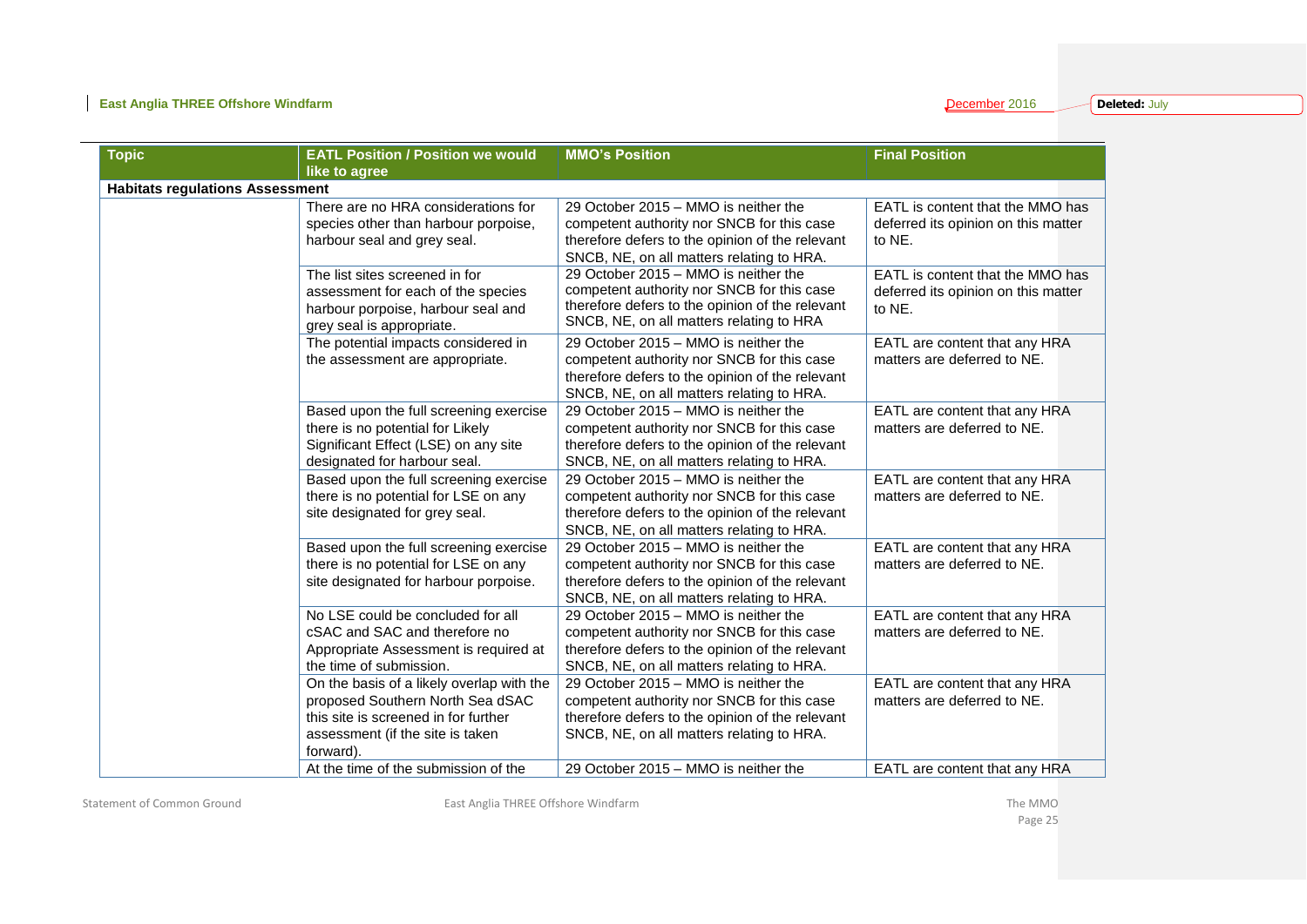| <b>Topic</b>               | <b>EATL Position / Position we would</b>                                                                                                                                                                                           | <b>MMO's Position</b>                                                                                                                                                                                                                | <b>Final Position</b>                                        |                                                                                                                                                                       |
|----------------------------|------------------------------------------------------------------------------------------------------------------------------------------------------------------------------------------------------------------------------------|--------------------------------------------------------------------------------------------------------------------------------------------------------------------------------------------------------------------------------------|--------------------------------------------------------------|-----------------------------------------------------------------------------------------------------------------------------------------------------------------------|
|                            | like to agree<br>application there is insufficient<br>information available to undertake a<br>meaningful assessment of the<br>proposed dSAC.                                                                                       | competent authority nor SNCB for this case<br>therefore defers to the opinion of the relevant<br>SNCB, NE, on all matters relating to HRA.<br>However, it should be noted that this was<br>discussed on 21 October 2015 and approach | matters are deferred to NE.                                  |                                                                                                                                                                       |
|                            | <b>EATL</b> has undertaken an assessment<br>(provided as the Information for the<br><b>Habitats Regulations Assessment:</b>                                                                                                        | was agreed by the Steering Group.<br>MMO is neither the competent authority nor<br>SNCB for this case therefore defers to the<br>opinion of the relevant SNCB, NE, on all                                                            | EATL are content that any HRA<br>matters are deferred to NE. | <b>Deleted:</b> When further information is<br>available once the proposed site is in<br>public consultation (i.e. a pSAC) EATL<br>will undertake further assessment. |
|                            | <b>Marine Mammal Assessment Southern</b><br>North Sea pSAC) based upon the draft                                                                                                                                                   | matters relating to HRA.                                                                                                                                                                                                             |                                                              | Deleted: 29 October 2015 -                                                                                                                                            |
|                            | conservation objectives available for<br>the pSAC and worked with Natural<br>England to refine this assessment in<br>line with their latest advice.                                                                                |                                                                                                                                                                                                                                      |                                                              | <b>Deleted:</b> However, it should be noted<br>that this was discussed on 21 October<br>2015 and approach was agreed by the<br>Steering Group.                        |
|                            | EATL conclude that there is unlikely to<br>be potential for Adverse Effect on<br>Integrity (AEOI) of the pSAC for the<br>project alone, and that for the in-<br>combination effects some scenarios<br>may have potential for AEOI  |                                                                                                                                                                                                                                      |                                                              |                                                                                                                                                                       |
|                            | However, in the event that it is<br>concluded that there is potential for<br>AEOI, condition 13(2) of the DMLs (for<br>generation and transmission assets)<br>and the management measures<br>secured through the In-principle Site |                                                                                                                                                                                                                                      |                                                              |                                                                                                                                                                       |
|                            | Integrity Plan (SIP) are sufficient to<br>ensure that AEOI is avoided (see<br>Management Measures, below).                                                                                                                         |                                                                                                                                                                                                                                      |                                                              |                                                                                                                                                                       |
| <b>Management Measures</b> | Impacts are expected to be low for                                                                                                                                                                                                 | 29 October 2015 - MMO agreed with in                                                                                                                                                                                                 | It is agreed by both parties that the                        |                                                                                                                                                                       |
|                            | both species of seal and harbour                                                                                                                                                                                                   | principle position. However, management                                                                                                                                                                                              | management measures are still                                |                                                                                                                                                                       |

Statement of Common Ground **East Anglia THREE Offshore Windfarm** The MMO Common Ground The MMO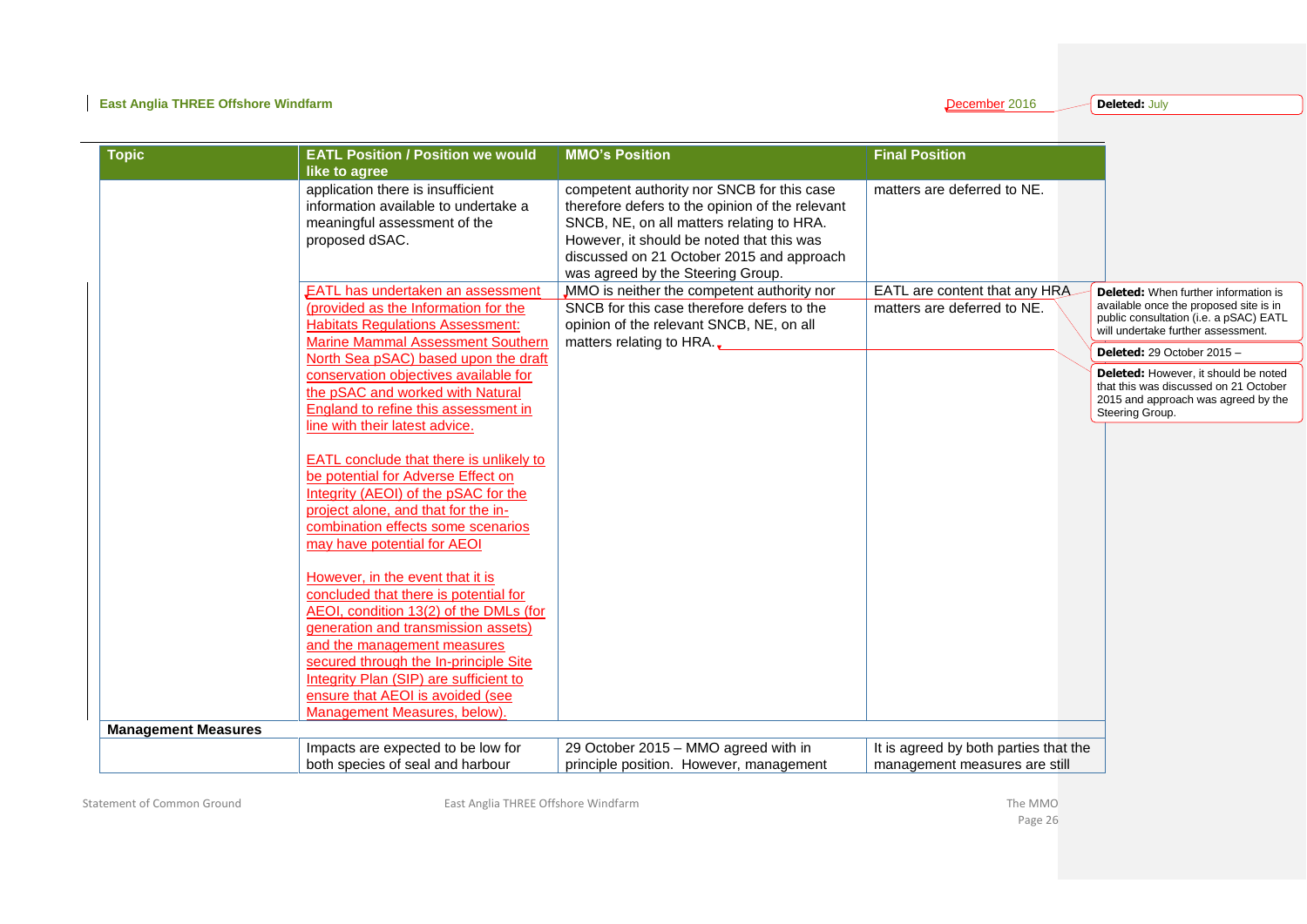#### **East Anglia THREE Offshore Windfarm** December 2016

**Deleted:** July

| <b>Topic</b> | <b>EATL Position / Position we would</b><br>like to agree                                                                                                                                                                                                                                                                                                 | <b>MMO's Position</b>                                                                                                                                                                                                                                                                                                                                                   | <b>Final Position</b>                                                                                                                                                                                   |
|--------------|-----------------------------------------------------------------------------------------------------------------------------------------------------------------------------------------------------------------------------------------------------------------------------------------------------------------------------------------------------------|-------------------------------------------------------------------------------------------------------------------------------------------------------------------------------------------------------------------------------------------------------------------------------------------------------------------------------------------------------------------------|---------------------------------------------------------------------------------------------------------------------------------------------------------------------------------------------------------|
|              | porpoise and that additional mitigation<br>(beyond embedded mitigation) is not<br>necessary.<br>No additional mitigation is necessary<br>for shipping noise.<br>No additional mitigation is necessary<br>for other noise inducing impacts.                                                                                                                | measures are still under discussion,<br>dependant on the provision by Natural England<br>of the Habitat Regulations Assessment and<br>conservation advice.                                                                                                                                                                                                              | under discussion, dependant on the<br>provision by Natural England of<br>conservation objectives and advise<br>on the Habitats Regulations<br>Assessment.                                               |
|              | The EPS licence will be applied for<br>after the Development Consent Order<br>(DCO) application is consented, prior<br>to the onset of construction, once more<br>detailed design work has been carried<br>out and is available to inform the<br>licence application, and in consultation<br>with the relevant Statutory Nature<br>Conservation Agencies. | 29 October 2015 - MMO agreed with in<br>principle position. However, management<br>measures are still under discussion,<br>dependant on the provision by Natural England<br>of the Habitat Regulations Assessment and<br>conservation advice.<br>The MMO have provided a letter of comfort to<br>confirm that they see no reason why a licence<br>would not be granted. | It is agreed by both parties that the<br>EPS licence will be applied once<br>the project has been consented.                                                                                            |
|              | As agreed with the MMO a draft<br>marine mammal mitigation protocol<br>(MMMP) was provided with the DCO<br>application. This document includes<br>appropriate mitigation measures or<br>provides a framework for how<br>appropriate mitigation measures would<br>be determined.                                                                           | 29 October 2015 - MMO agreed with in<br>principle position. However, management<br>measures are still under discussion dependant<br>on the provision by Natural England of<br>Habitats Regulations Assessment and<br>conservation objectives advice.                                                                                                                    | It is agreed by both parties that the Deleted:<br>MMMP (secured within the DMLs<br>schedules 10 -15 Condition 13 (f))<br>will be developed post consent in<br>consultation with the Natural<br>England. |
|              | The draft MMMP will be developed<br>post consent in consultation with the<br>Natural England.                                                                                                                                                                                                                                                             | 29 October 2015 - MMO agrees.                                                                                                                                                                                                                                                                                                                                           |                                                                                                                                                                                                         |
|              | EATL have produced an In-principle<br>Site Integrity Plan (SIP) which,<br>together with new condition 13(2) in<br>the DMLs for the generation and<br>transmission assets (schedules 10 to                                                                                                                                                                 | The MMO reviewed the draft SIP submitted by<br>the applicant at Deadline 4 and was, in<br>general, content with the approach taken. The<br>MMO provided comments on the SIP at<br>Deadline 5, which the Applicant incorporated in                                                                                                                                       | It is agreed by both parties that<br>condition 13(2) of the relevant<br>DMLs, provide an appropriate<br>framework for approving and<br>securing any mitigation required                                 |

Statement of Common Ground **East Anglia THREE Offshore Windfarm East Anglia THREE Offshore Windfarm** The MMO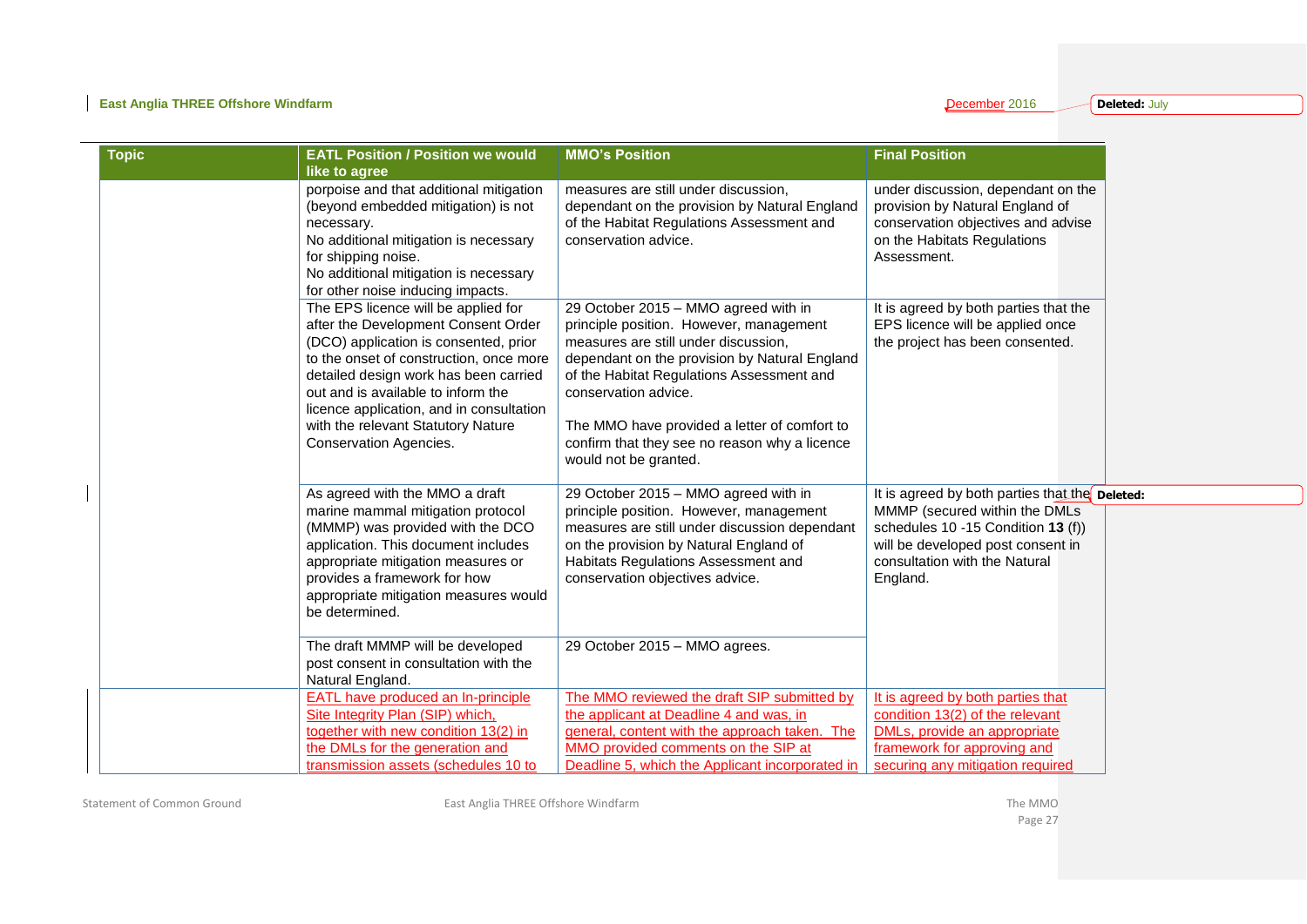#### **East Anglia THREE Offshore Windfarm** December 2016

**Deleted:** July

| <b>Topic</b> | <b>EATL Position / Position we would</b><br>like to agree                                                                       | <b>MMO's Position</b>                                                                                                                                                                                                                                                                                                                                                | <b>Final Position</b>                               |
|--------------|---------------------------------------------------------------------------------------------------------------------------------|----------------------------------------------------------------------------------------------------------------------------------------------------------------------------------------------------------------------------------------------------------------------------------------------------------------------------------------------------------------------|-----------------------------------------------------|
|              | 13 of the draft DCO), secures<br>mitigation to prevent AEOI on the<br>Southern North Sea pSAC should this<br>site be designated | a revised draft SIP. However, it is noted by<br>both parties and agreed that the MMO's<br>comments related to paragraph 48 of the SIP<br>in their deadline 5 response have not been<br>addressed. This is because they are<br>comments requesting the ExA or SoS to<br>determine who is best placed to regulate<br>scheduled piling across multiple<br>developments. | post consent under the SIP for East<br>Anglia THREE |

Statement of Common Ground **East Anglia THREE Offshore Windfarm East Anglia THREE Offshore Windfarm** The MMO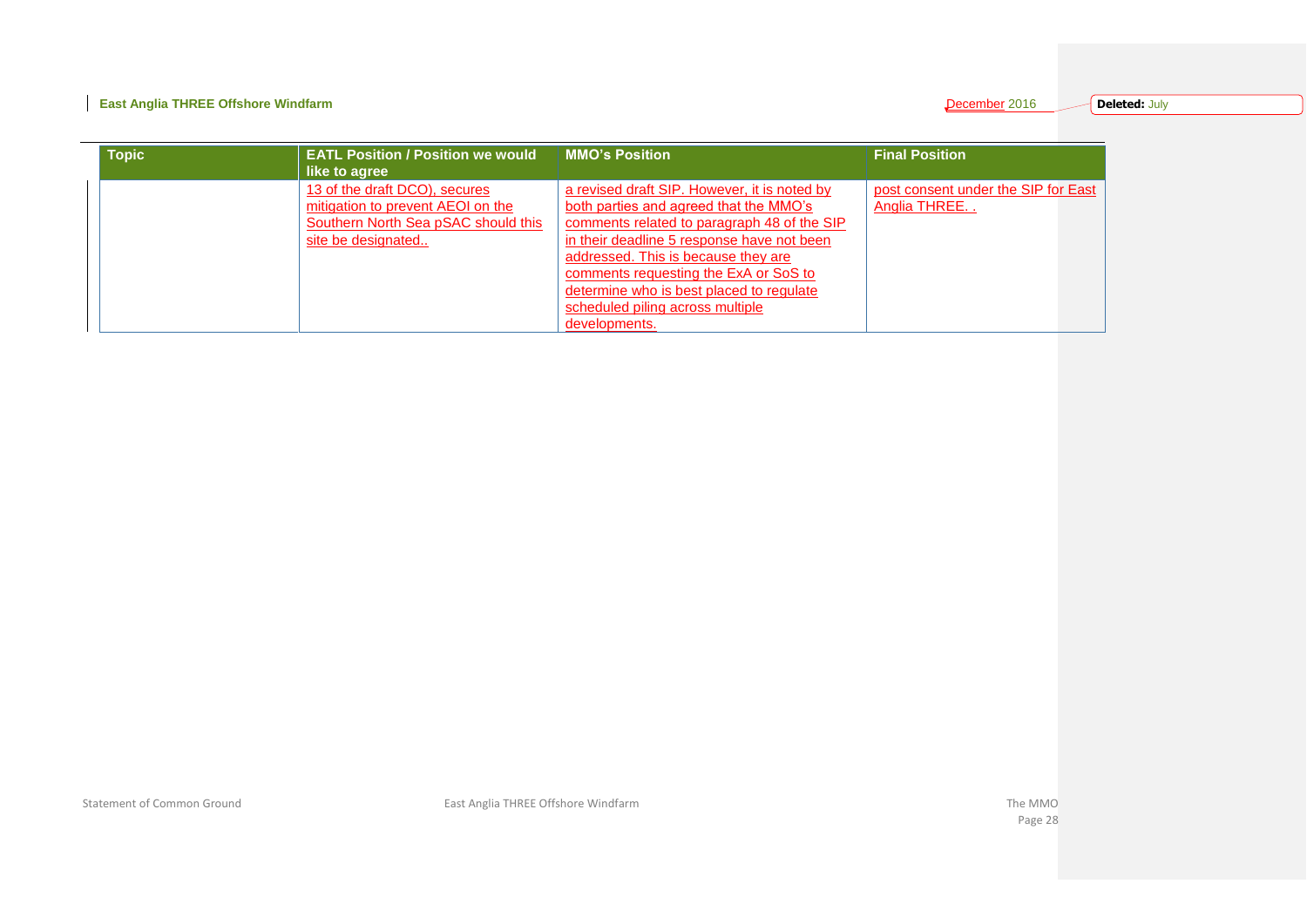Section Break (Next Page)

¶ Table 7 Deemed Marine Licence Conditions – additional points for consideration¶

¶ **Topic** ...

¶

<span id="page-29-0"></span>

| 2.7        | <b>Deemed Marine Licence</b>                                                            | Formatted: Left: 2 cm, Right: 1.4                                 |
|------------|-----------------------------------------------------------------------------------------|-------------------------------------------------------------------|
| <u>35.</u> | During the course of the examination, a number of changes were made to the DCO          | cm, Top: 3.4 cm, Bottom: 2.5 cm,<br>Width: 21 cm, Height: 29.7 cm |
|            | and <b>DMLs</b> , at the request of the MMO and other stakeholders.                     |                                                                   |
|            |                                                                                         | <b>Deleted:</b> development                                       |
| 36.        | All wording within the revised DCO and DMLS (Version 4, REP-024) have been agreed       | <b>Deleted: this SoCG</b>                                         |
|            |                                                                                         | <b>Deleted: MMO requested</b>                                     |
|            | by the Applicant and the MMO. All changes are shown within the Schedule of              | <b>Deleted:</b> Deemed Marine Licences.                           |
|            | Changes to the draft DCO (REP-026).                                                     | These requests are provided in Table                              |
|            |                                                                                         | 7 below along with EATLs position                                 |
| 37.        | Other wording has been agreed following the version of the DCO stated above             | <b>Deleted:</b> a final                                           |
|            | (regarding the turbine draught height and vessel best practice) and will be jncluded in | <b>Deleted:</b> position. It should                               |
|            | the next version to be submitted.                                                       | <b>Deleted: noted</b>                                             |
|            |                                                                                         |                                                                   |
| 38.        | The only exception on the DML wording is in relation to of the MMO's comments at        |                                                                   |
|            | deadline 5 regarding condition 13 (3) of the DMLs. "The MMO is to content with the      |                                                                   |
|            | drafting of Condition 13(2) of the dDMLs to the extent that.                            | <b>Formatted: Font: Italic</b>                                    |
| 38.        | it secures the requirement to submit for approval by the MMO the SIP for assessment     | Deleted: the columns in Table 7 are                               |
|            | of effects on the Southern North Sea pSAC. However, the MMO considers that              | arranged in a different order to<br>Tables 1 to 6.                |

*Condition 13(3) is not necessary as it restates existing requirements under the relevant* 

*habitats regulations, and as such does not meet the National Planning Policy* 

*Framework tests for planning condition."*

Statement of Common Ground **East Anglia THREE Offshore Windfarm**  $\sqrt{ }$  The MMO

**Formatted:** Centered **Formatted:** Centered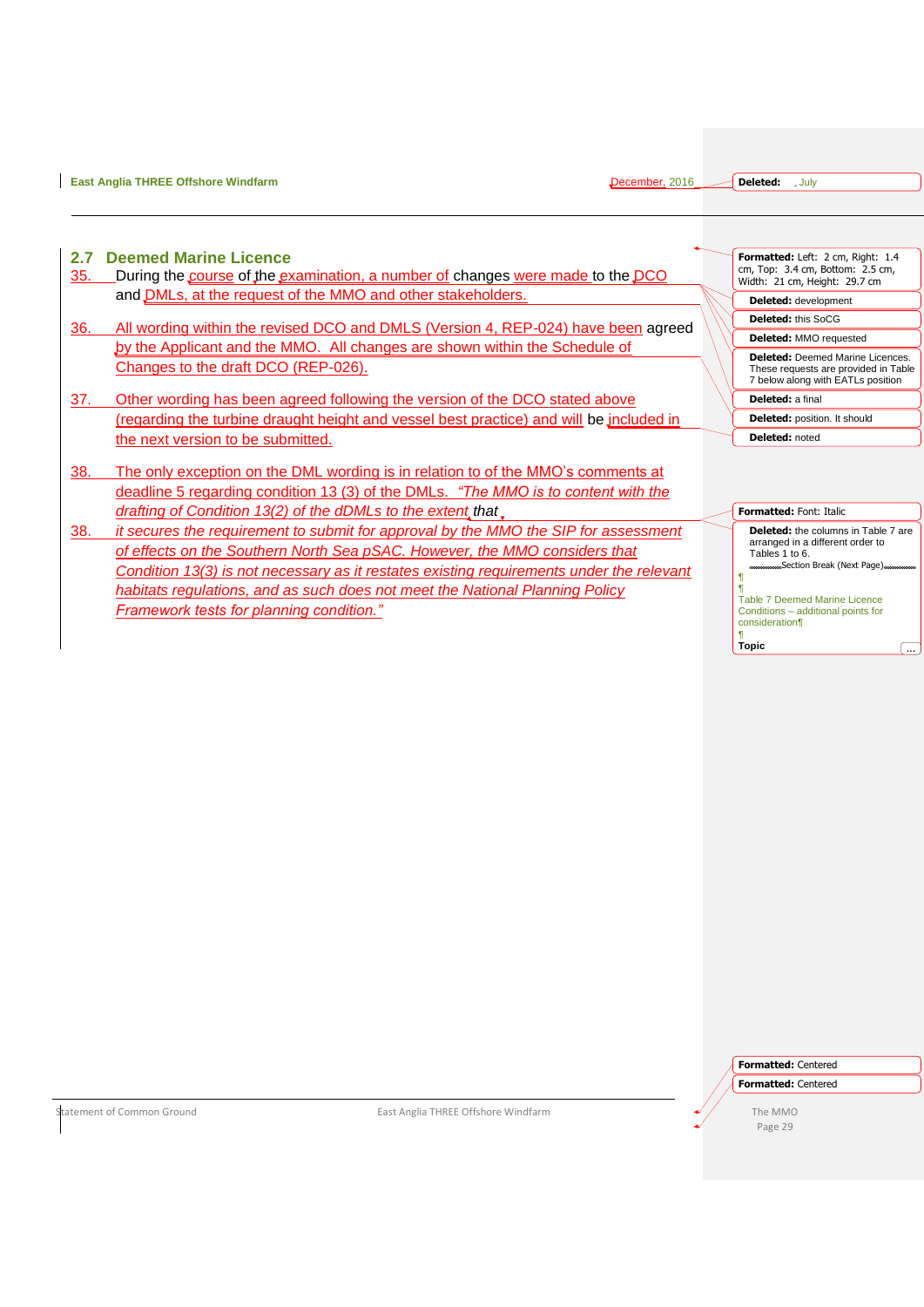### **East Anglia THREE Offshore Windfarm** December 2016 2016 2016 2016 2016 2016

| <b>cember</b> 2016 | <b>Deleted: July</b> |  |
|--------------------|----------------------|--|
|--------------------|----------------------|--|

| Signed              | ł,                              |              |
|---------------------|---------------------------------|--------------|
| <b>Printed Name</b> | Ross Hodson                     |              |
| Position            | <b>Senior Licensing Manager</b> |              |
| On behalf of        | Marine Management Organsition   |              |
| Date                | 07/12/2016                      | Deleted: 27/ |

#### Signing box: The undersigned agreed to the provisions within this SoCG - MMO

#### Signing box: The undersigned agreed to the provisions within this SoCG – EATL

| Signed              |                                          |               |
|---------------------|------------------------------------------|---------------|
| <b>Printed Name</b> | <b>Keith Morrison</b>                    |               |
| Position            | East Anglia THREE Senior Project Manager |               |
| On behalf of        | <b>East Anglia THREE Limited</b>         |               |
| Date                | 07/12/2016                               | Deleted: 27/7 |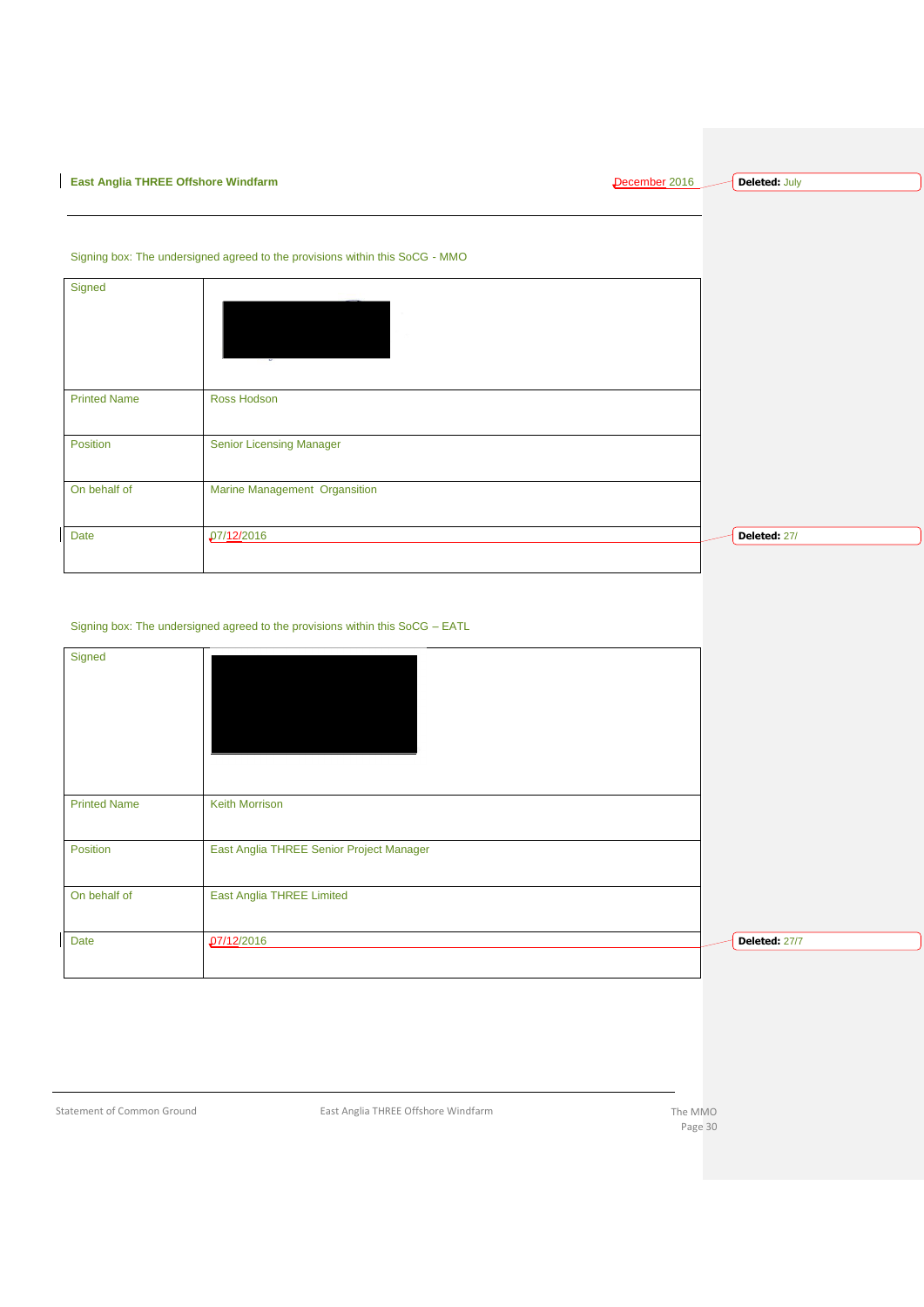## <span id="page-31-0"></span>**Appendix 1 Glossary**

| <b>DCO</b>  | Development Consent Order                           |
|-------------|-----------------------------------------------------|
| <b>DML</b>  | Deemed Marine Licence                               |
| EATL        | East Anglia THREE Limited                           |
| EIA         | <b>Environmental Impact Assessment</b>              |
| ES          | <b>Environmental Statement</b>                      |
| <b>MCA</b>  | Maritime and Coastguard Agency                      |
| SoCG        | Statement of Common Ground                          |
| PEIR        | <b>Preliminary Environmental Information Report</b> |
| <b>MMO</b>  | Marine Management Organisation                      |
| <b>MMMP</b> | Marine Mammal Mitigation Protocol                   |

Statement of Common Ground **East Anglia THREE Offshore Windfarm** The MMO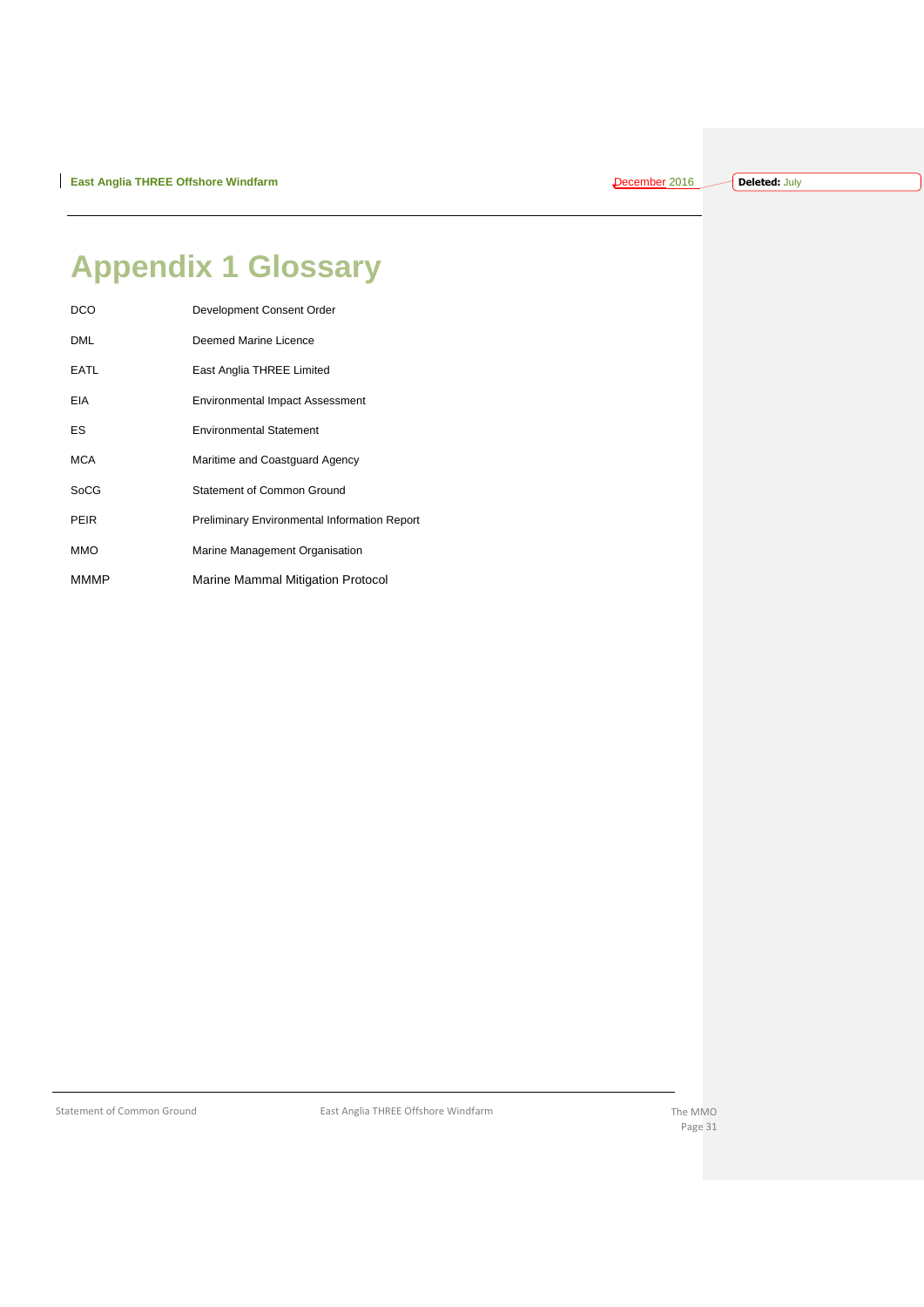| <b>December</b> 2016 |  |  |
|----------------------|--|--|
|                      |  |  |

### <span id="page-32-0"></span>**Appendix 2 The MMO's PEIR response**

No change in appendix

Statement of Common Ground **East Anglia THREE Offshore Windfarm** The MMO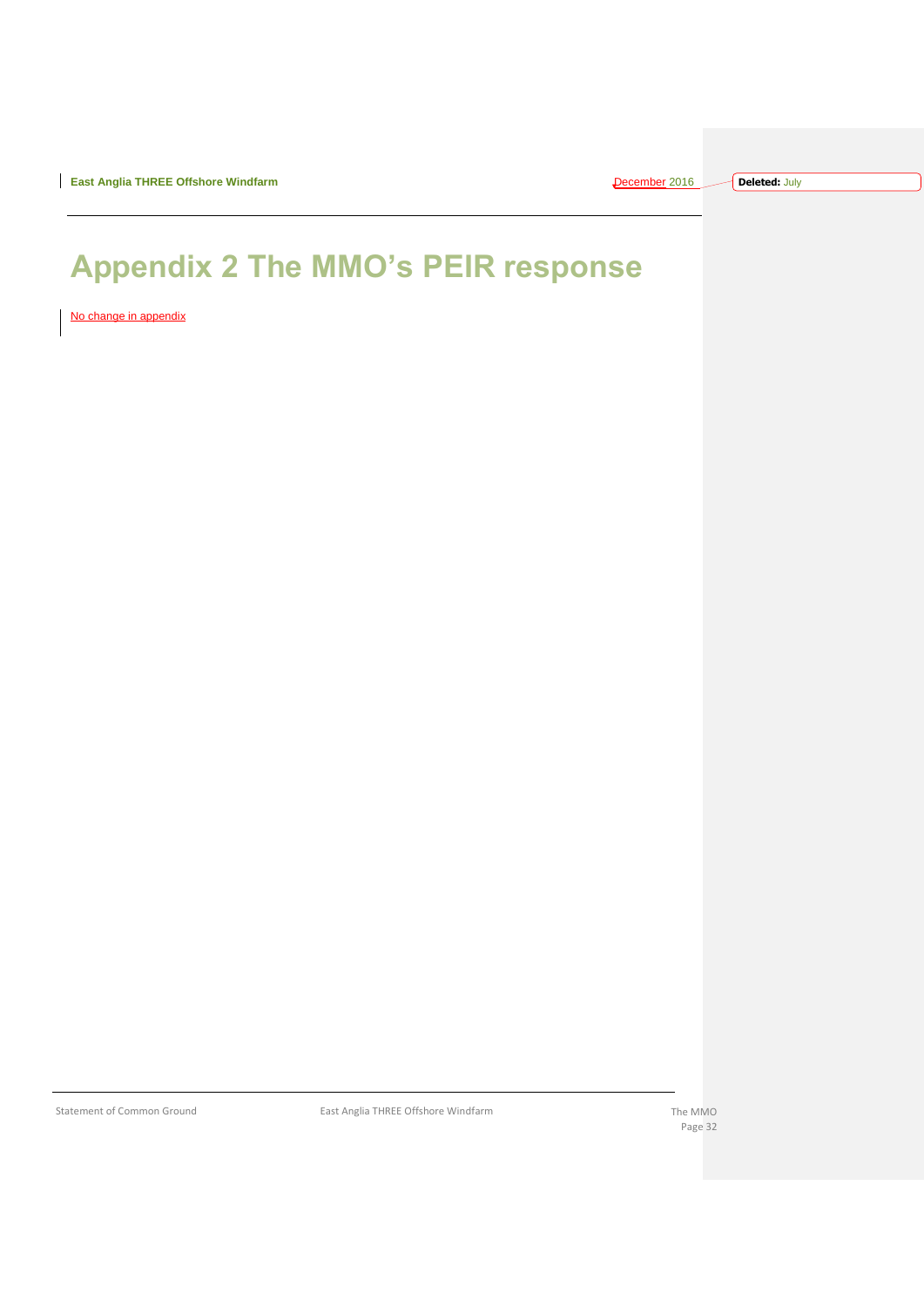| ecember 2016 |  |  |
|--------------|--|--|
|              |  |  |

### <span id="page-33-0"></span>**Appendix 3 Further Correspondence**

No change in appendix

Statement of Common Ground **East Anglia THREE Offshore Windfarm** The MMO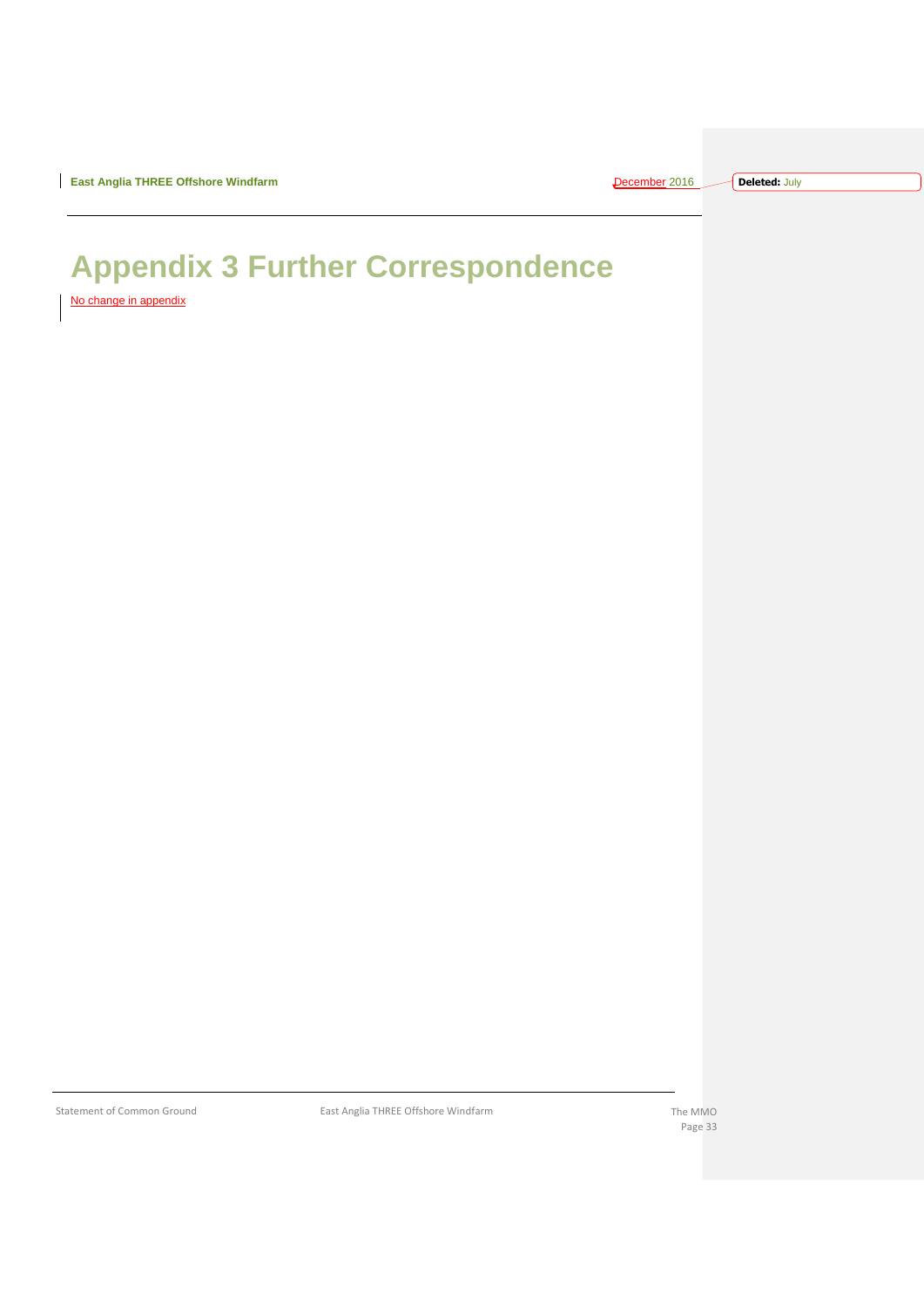| <b>December</b> 2016 |  |  |
|----------------------|--|--|
|                      |  |  |

### <span id="page-34-0"></span>**Appendix 4 EATL Relevant Rep reply letter**

No change in appendix

Statement of Common Ground **East Anglia THREE Offshore Windfarm** The MMO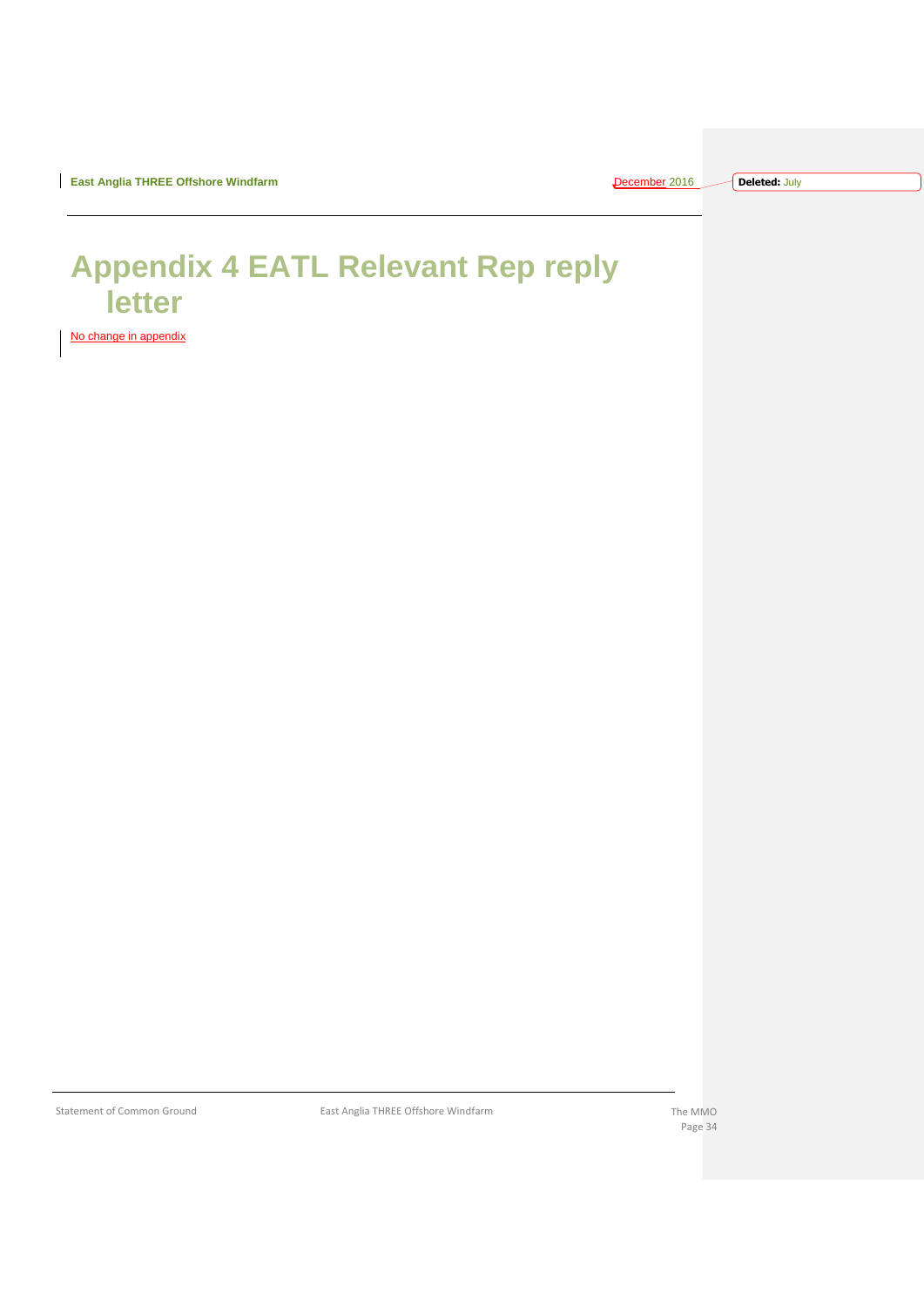Statement of Common Ground **East Anglia THREE Offshore Windfarm** The MMO